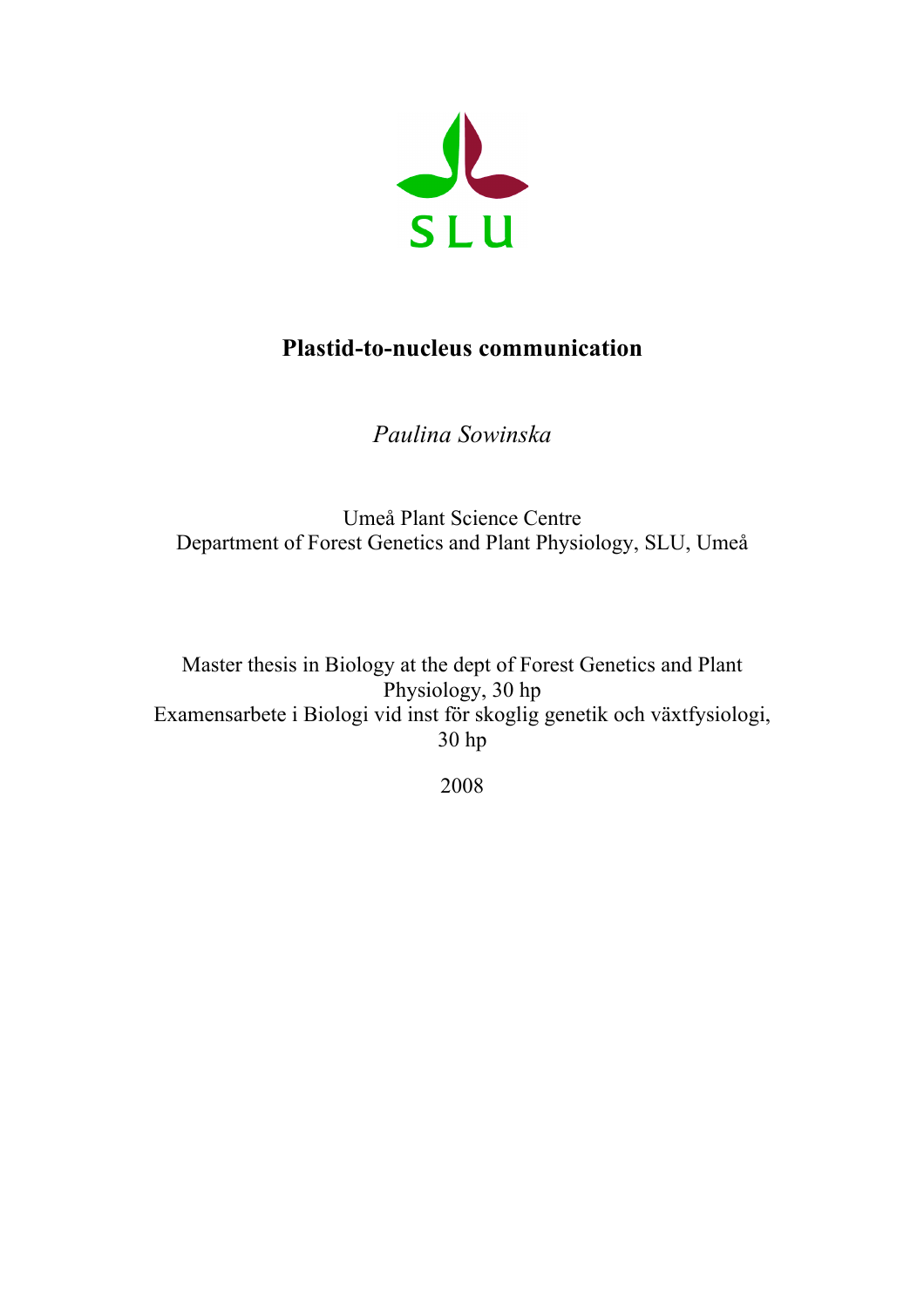SLU, Sveriges lantbruksuniversitet

Faculty of Forest Sciences, Umeå Plant Science Centre, Department of Forest Genetics and Plant Physiology, Umeå

Author: Paulina Sowinska

Title: Kommunikation mellan plastid och kärna. Plastid-to-nucleus communication.

Key words: Plastid, nucleus, communication, Arabidopsis

Supervisors: Dr Åsa Strand, Umeå Plant Science Centre, Department of Plant Physiology, Umeå University, SE-901 87 Sweden and Dr Karin Ljung, Umeå Plant Science Centre, Department of Forest Genetics and Plant Physiology, SLU, SE-901 83 Sweden

Examiner: Prof Thomas Moritz, Umeå Plant Science Centre, Department of Forest Genetics and Plant Physiology, SLU, SE-901 83 Sweden

Course title: Master thesis in Biology at the dept of Forest Genetics and Plant Physiology, 30 hp; Examensarbete i Biologi vid inst för skoglig genetik och växtfysiologi, 30 hp

Course code: EX0308

Level: Master D

Umeå, 2008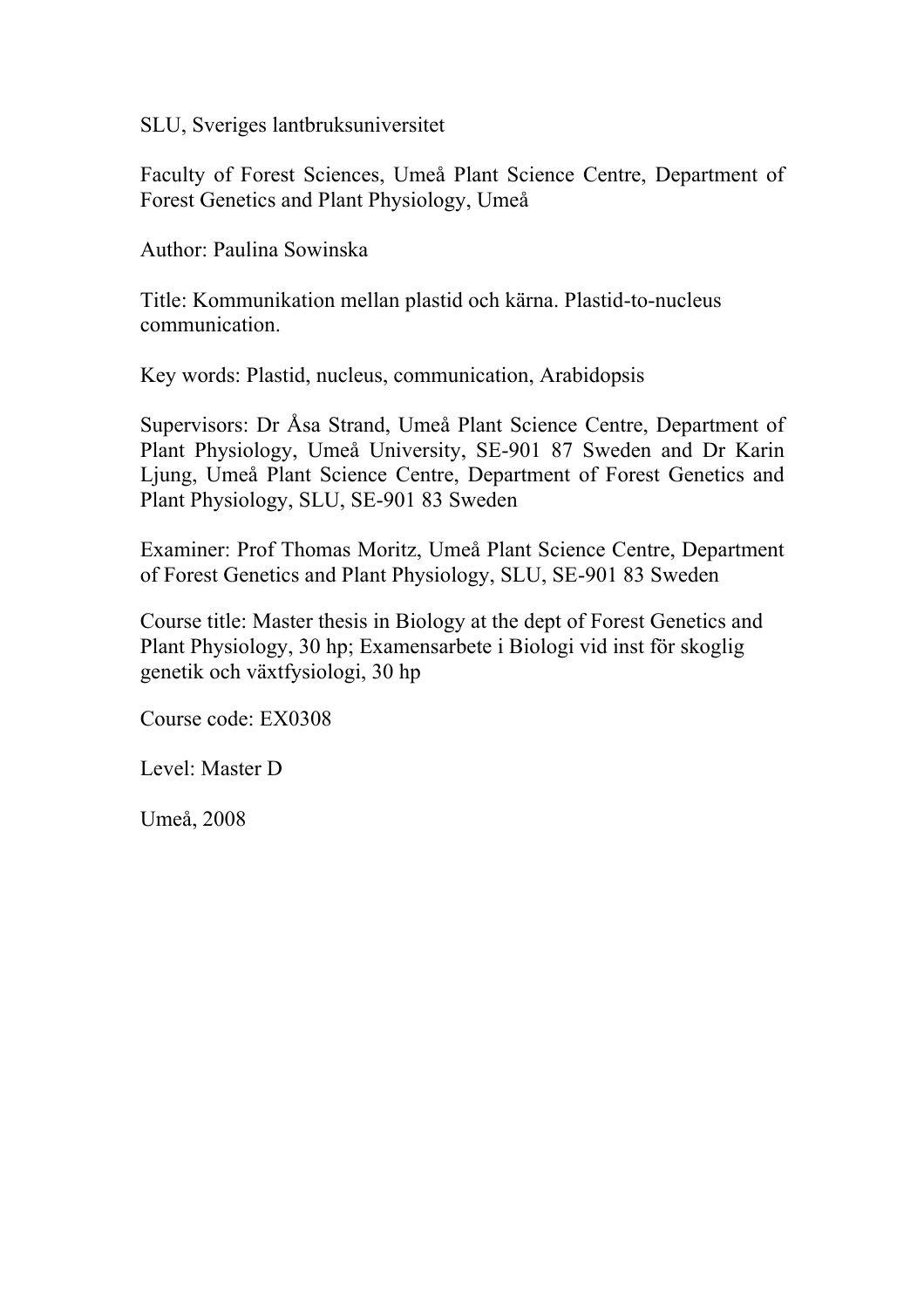# Table of contents:

| 1) |  |
|----|--|
|    |  |
|    |  |
|    |  |
|    |  |
|    |  |
|    |  |
| 3) |  |
|    |  |
|    |  |
|    |  |
|    |  |
| 4) |  |
|    |  |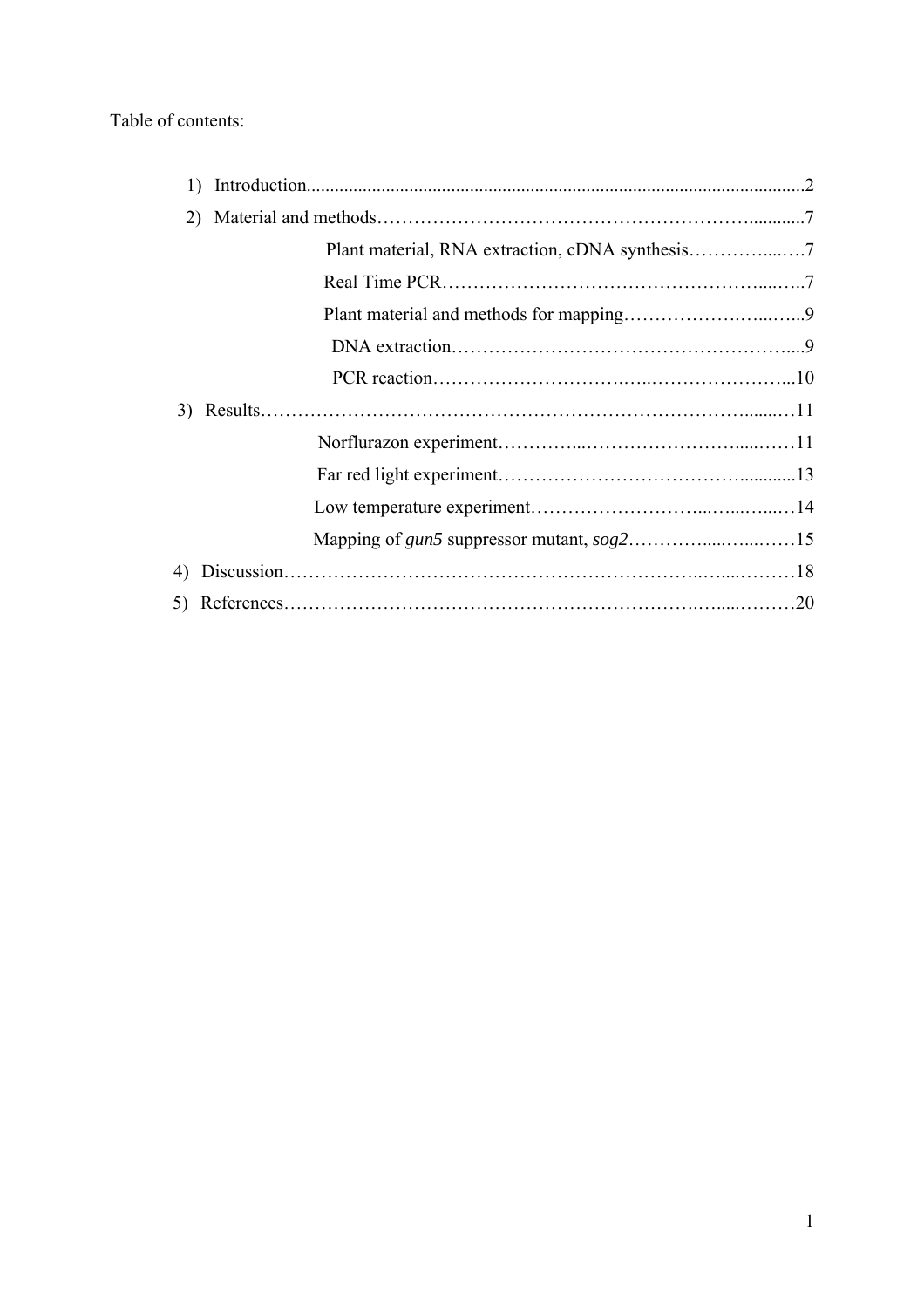# **Introduction.**

The plant cell contains two distinct organelles, which have their own genomes where genetic information is stored. Such division was due to the endosymbiotic theory, which claims that mitochondria and plastids entered the ancestor cell as prokaryotic organisms. During evolution the vast majority of genetic information from organelles has been exported to the nucleus. That is why mitochondrial and chloroplast genomes do not contain a full set of housekeeping genes. Around 95% of the 3000 proteins which are detected in the chloroplast are encoded in the nucleus. Although the majority of genes are nuclear encoded, a significant number of genes are encoded by the chloroplastic and mitochondrial genomes. Some of the protein complexes have subunits which are products of nuclear and organellar genes, meaning that it must be a tight coordination between those compartments. They must communicate to have proper expression from their genomes. It was discovered that information flows from nucleus to plastid, called anterograde signalling and in opposite direction, from plastid to nucleus, known as, retrograde signalling. Anterograde mechanisms coordinate gene expression in the organelle with cellular and environmental cues that are perceived and choreographed by genes in the nucleus. This type of traffic includes nuclearencoded proteins that regulate the transcription and translation of organellar genes. Retrograde signalling, coordinates the expression of nuclear genes encoding plastid proteins with metabolic and developmental state of the plastid and mitochondria (Pinas Fernandez and Strand, 2008, in press). Communication between plastids and the nucleus is necessary for the initiation of chloroplast development in the light, and also for the ability of the plant cell to respond correctly to fluctuations in the environment (Strand et al., 2003). The developmental and metabolic status of plastids affects the expression of nuclear genes that encode plastid proteins (Larkin et al., 2003). It has been shown that plastid signals are also important for efficient metabolism and leaf development (Surpin et al., 2002). Genetic, physiological and biochemical studies have identified several retrograde signalling pathways as demonstrated in Figure 1: the redox state of plastoquinone, the reactive oxygen species, and intermediates of the tetrapyrrole pathway.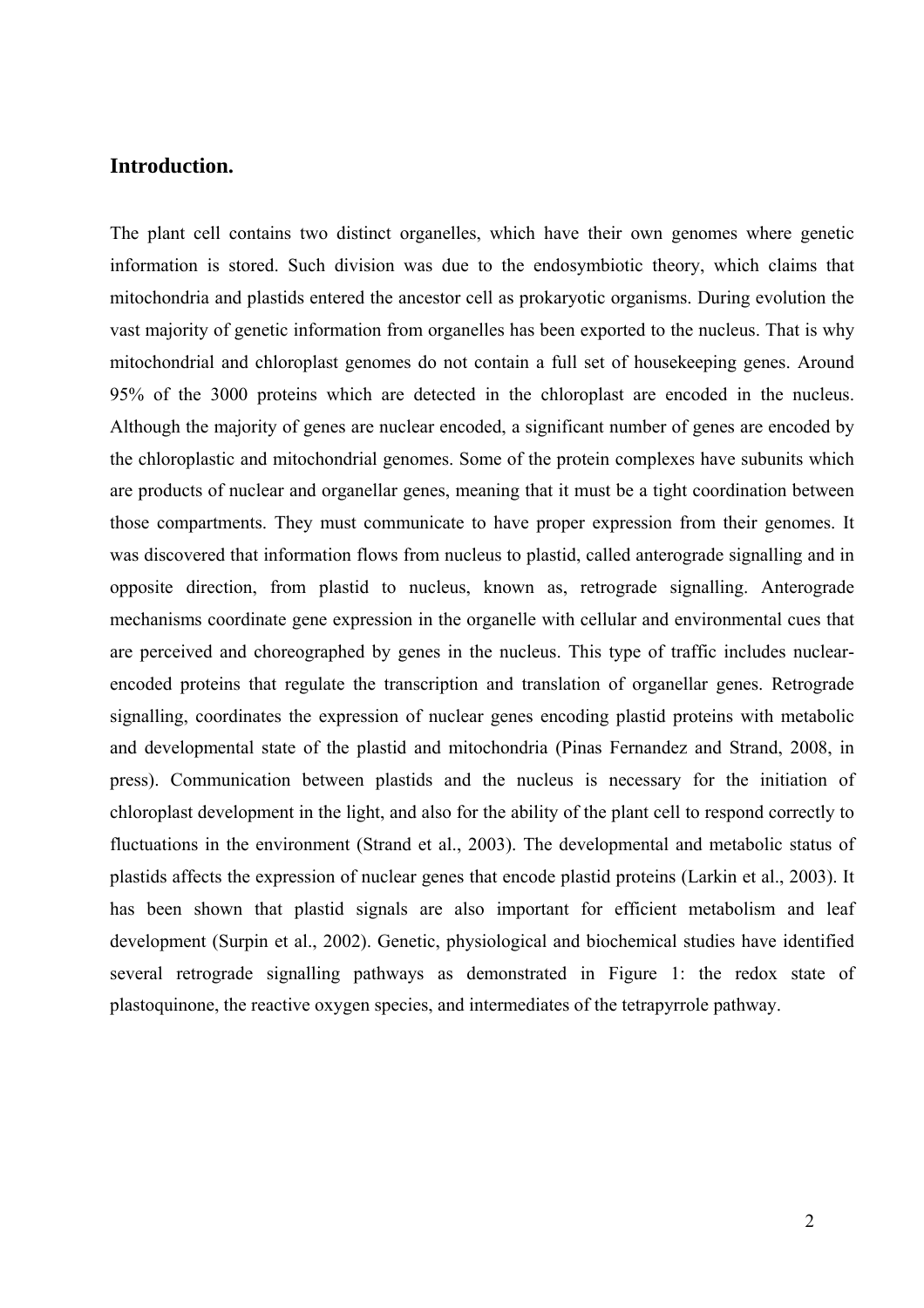

*Figure1 Model of retrograde signalling between the organelles and the nucleus. The organelles produce multiple signals at different times of their development, and in response to changes in the environment, that orchestrate major changes in nuclear gene expression (Pinas Fernandez, Strand, 2008 in press).*

The changes in the redox poise of the electron transport system between photosystem II (PSII) and the cytochrome b6/f complex will trigger expression of nuclear encoded genes. The redox state of the connecting electron carrier, the plastoquinone pool, may be viewed as a plastidic photonsensing system used to adjust gene expression to the intensity of irradiation (Beck, 2001). There is convincing evidence that the redox state of the plastoquinone pool is also instrumental in controlling the expression of nuclear genes; i.e., it is the start site of a plastid-nucleus connecting signalling pathway that enters cytosol/nucleus and there, by modifying factor(s), alters gene expression (Beck et al., 2001).

Another example of retrograde signalling is phosphorylation of specific proteins in thylakoids membrane, which in turn influence expression of nuclear genes. Also by using different kinds of chloroplast-specific inhibitors of translation the expression level of nuclear-encoded proteins related to photosynthesis will decrease (Beck et al., 2005).

It was shown that reactive oxygen species generated in chloroplasts regulate the expression of nuclear genes. Under stress conditions such as high light chloroplast produce singlet oxygen in PSII and hydrogen peroxide in water-water cycle. Singlet oxygen thus qualifies as a plastid generated signal that could play a specific role in the activation of a genetically determined stress response program (op den Camp et al., 2003). Hydrogen peroxide is thought to diffuse as freely as water across biological membranes and therefore could directly interact with extraplastidic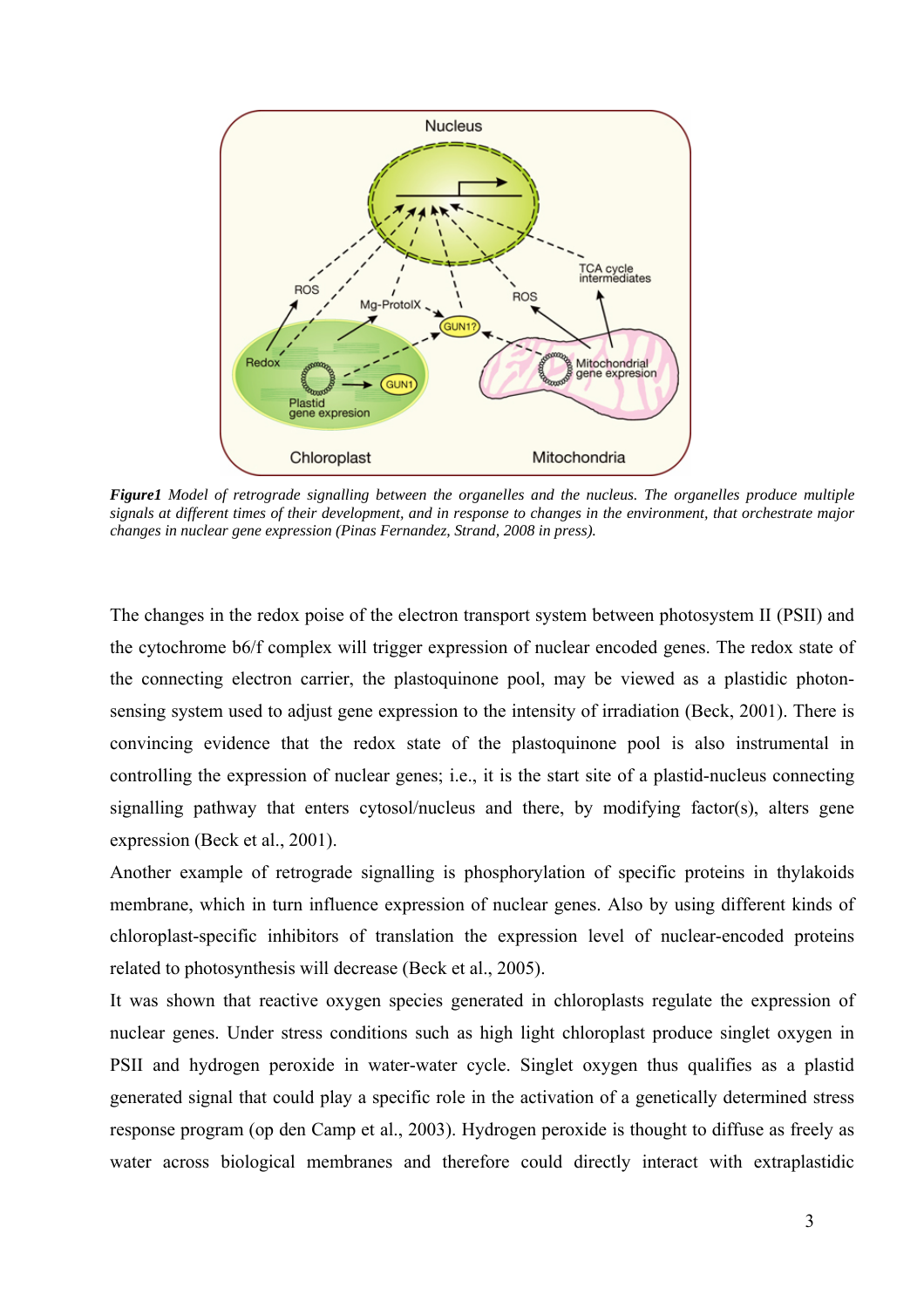signalling components (Beck et al., 2005). Not only production of reactive oxygen species plays role in signal transduction but also changes in concentration. Increases in foliar  $H_2O_2$ concentrations are important for the induction of the ascorbate peroxidase gene *APX2* (Strand, 2004).

The last type of retrograde signal transduction, and the mainly investigated in this project is mediated by tetrapyrroles, which accumulate under stress conditions affecting the structure and function of the thylakoid membrane and serves as plastid signal to regulate the expression of nuclear genes for photosynthetic proteins (Strand, 2003). Such type of communication was discovered using *genome uncoupled (gun)* mutants. Five mutants have been identified (*gun1-5*) that express nuclear-encoded photosynthetic genes in the absence of proper chloroplast development (Mochizuki et al., 2001). Characterization of the five *gun* mutants revealed that two different signalling pathway are affected, the GUN1 and GUN2-5 pathway, (fig.2).



*Figure2 The tetrapyrrole biosynthetic pathway. Steps of the pathway defined by mutants are indicated. All mutants tested with different lesions in the pathway upstream of Mg-ProtoIX demonstrated a gun phenotype (shown in blue). By contrast, a T-DNA knockout (KO) mutant downstream od Mg-ProtoIX did not exhibit a gun phenotype when grown on norflurazon (shown in red) (Strand, 2004).*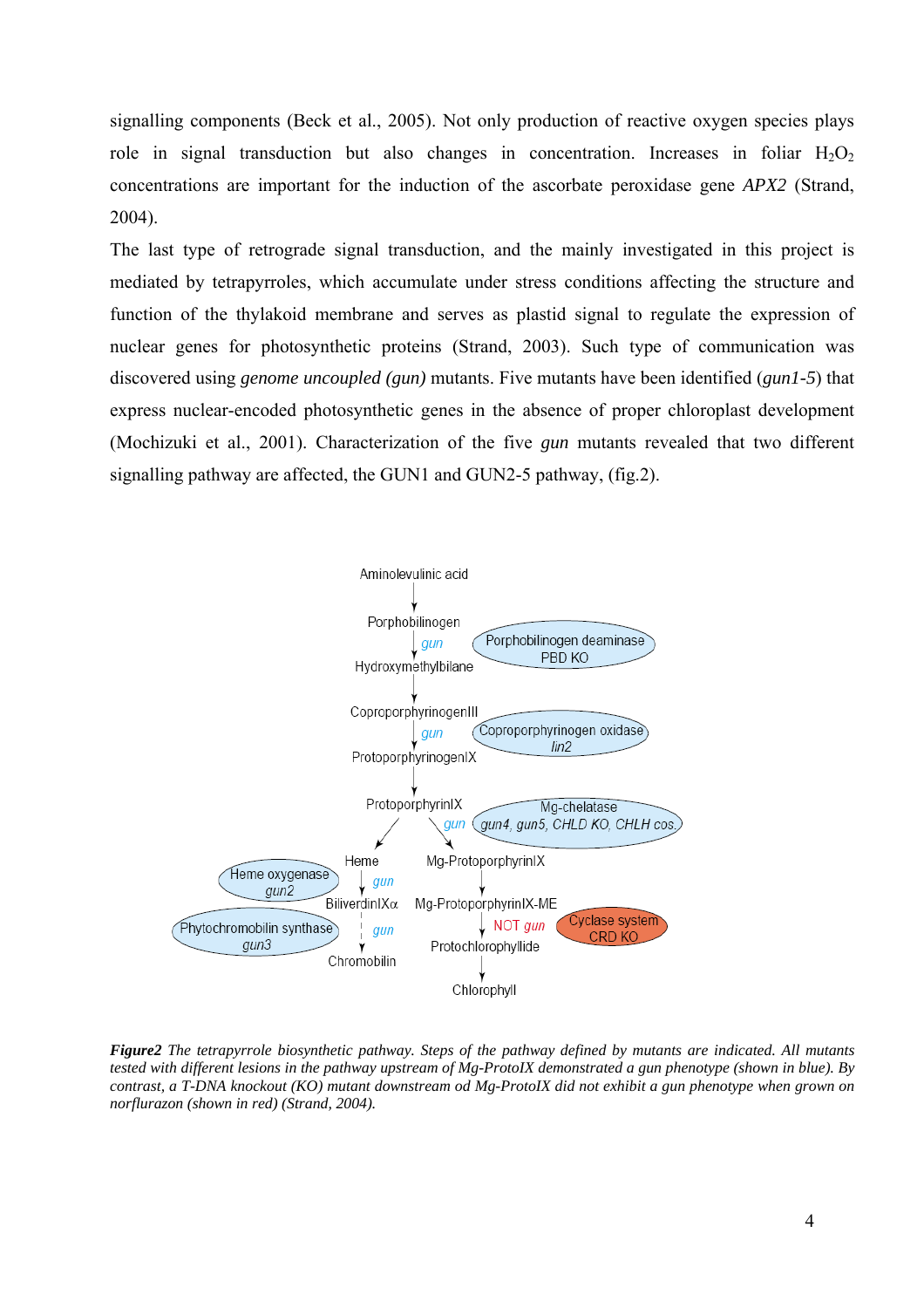In all living organisms from bacteria to mammals, which use oxygen, heme plays key role in molecular and cellular processes. Intracellular heme concentration tightly depends on oxygen tension, so in anaerobic growth conditions heme amount is decreased and in aerobic growth conditions heme concentration goes up. It is also known as a secondary signal for oxygen. It has been found in yeast *Saccharomyces cerevisiae* that heme influence expression of genes which encode function, required for respiration and for controlling oxidative damage, by the heme activator protein Hap1. Hap1 is a DNA binding transcriptional activator (Zhang et al., 1999), which contains of three domains: the heme domain, the DNA binding domain, and the activation domain. Hap1 activity is highly responsive to heme concentration; increasing heme concentration increases Hap1 transcriptional activity, whereas decreasing heme concentration decreases Hap1 transcriptional activity (Zhang et al., 1999). Hsp90 and Hsp70 are critical for the precise regulation of Hap1 activity by heme. When heme concentration increases, heme enhances the interaction of Hsp90 with Hap1 and binds to Hap1, causing conformational changes in the multichaperone-Hap1 complex and leading to Hap1 activation (Lan et al., 2004). It was shown that heme synthesized in mitochondria regulate transcription of nuclear genes encoding mitochondrial proteins. The analogical situation was found in higher plants. Mg-protoporphyrinIX is known as a plastid signal emitting while treating plants with different stress stimuli. It accumulates under stress condition in cytosol and was found to trigger expression of nuclear and plastid genes. The Mg-ProtoIX released by chloroplasts must be bound by regulatory protein to further transmit the stress signal to nucleus. It was demonstrated *in vitro* that two of the HSP90 proteins, HSP81-2 and CR88 interacted with Mg-ProtoIX and that the binding is direct. These identified interactions strongly suggest that HSP90 proteins may be components of a regulatory complex similar to the yeast system responding to the accumulation of the plastid signal and controlling nuclear gene expression in response to stress conditions (Kindgren et al., 2008 submitted Plant Cell). In *Chlamydomonas*, magnesium protoporphyrin IX and magnesium protoporphyrin IX methyl ester were shown to substitute for light in the induction of nuclear gene HSP70 (Kropat et al., 2000). It was discovered that the cisacting sequence element is employed for induction of HSP70a by both MgProto and light, lending support to the model that light induction of this gene is mediated via MgProto (von Gromoff et al., 2006).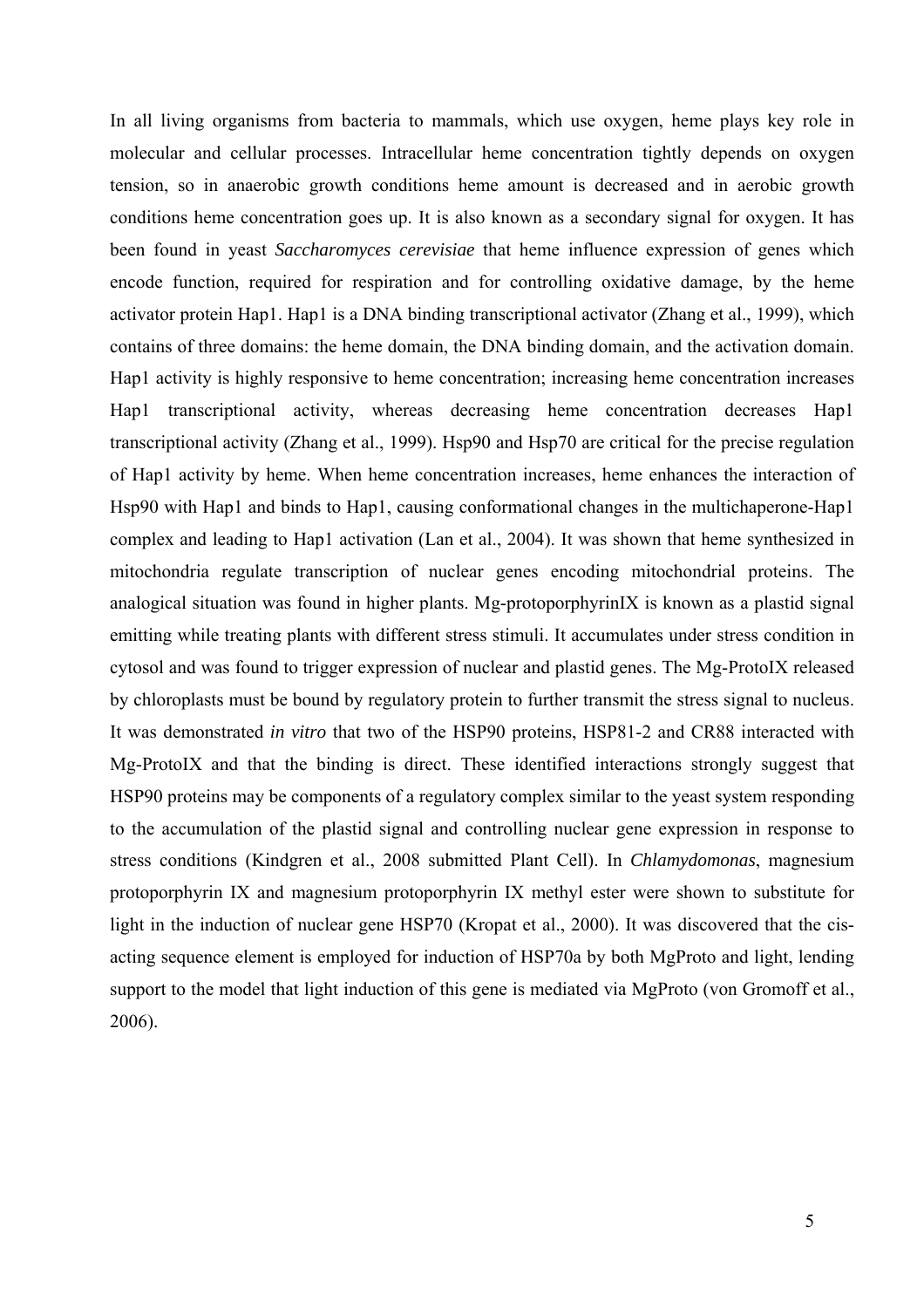The goal of this project was to identify downstream components communicating the Mg-ProtoIX signal to the nucleus. Two approaches were investigated to identify additional components in the Mg-ProtoIX-mediated pathway: the suppressor mutant, sog2, and the interaction between Mg-ProtoIX and HSP81-2. The purpose of the suppressor screen was to identify mutants where the *gun5* phenotype is lost, which indeed can reveal downstream components targeting the Mg-ProtoIX mediated signal to the nucleus. The *gun5* mutation was crossed into a transgenic line containing *LHCB1::Luciferase* promoter reporter construct. The advantage of luciferase activity was used to detect expression of LHCB1. The *gun5xLHCB1::LUC* line, in Columbia background, was mutagenized using EMS. The *gun5* mutation together with *LHCB1::LUC* transgene was integrated to Landsberg to make mapping faster. Map based cloning method was used to narrow down *sog2* mutation, using SSLP and CAPS markers.

The interaction between plastid signal Mg-ProtoIX and heat shock protein HSP81-2 was investigated *in vivo*. Mg-ProtoIX accumulates in stress conditions and influence expression of nuclear encoded genes. In this project expression level of *LHCB* and *COR15* nuclear encoded gene was investigated to answer the question if Mg-ProtoIX and HSP81-2 form a regulatory complex controlling gene expression. Various mutants were used, which have lesions in tetrapyrrole pathway, the Mg-ProtoIX over- and under- accumulating mutants, *crd* and *gun5*, respectively, also in addition to and in combination with a *hsp81-2* mutant. The expression levels were determined using Real Time PCR technique and the conditions that were used trigger Mg-ProtoIX accumulation: low temperature exposure, norflurazon treatment and treatment with far red light.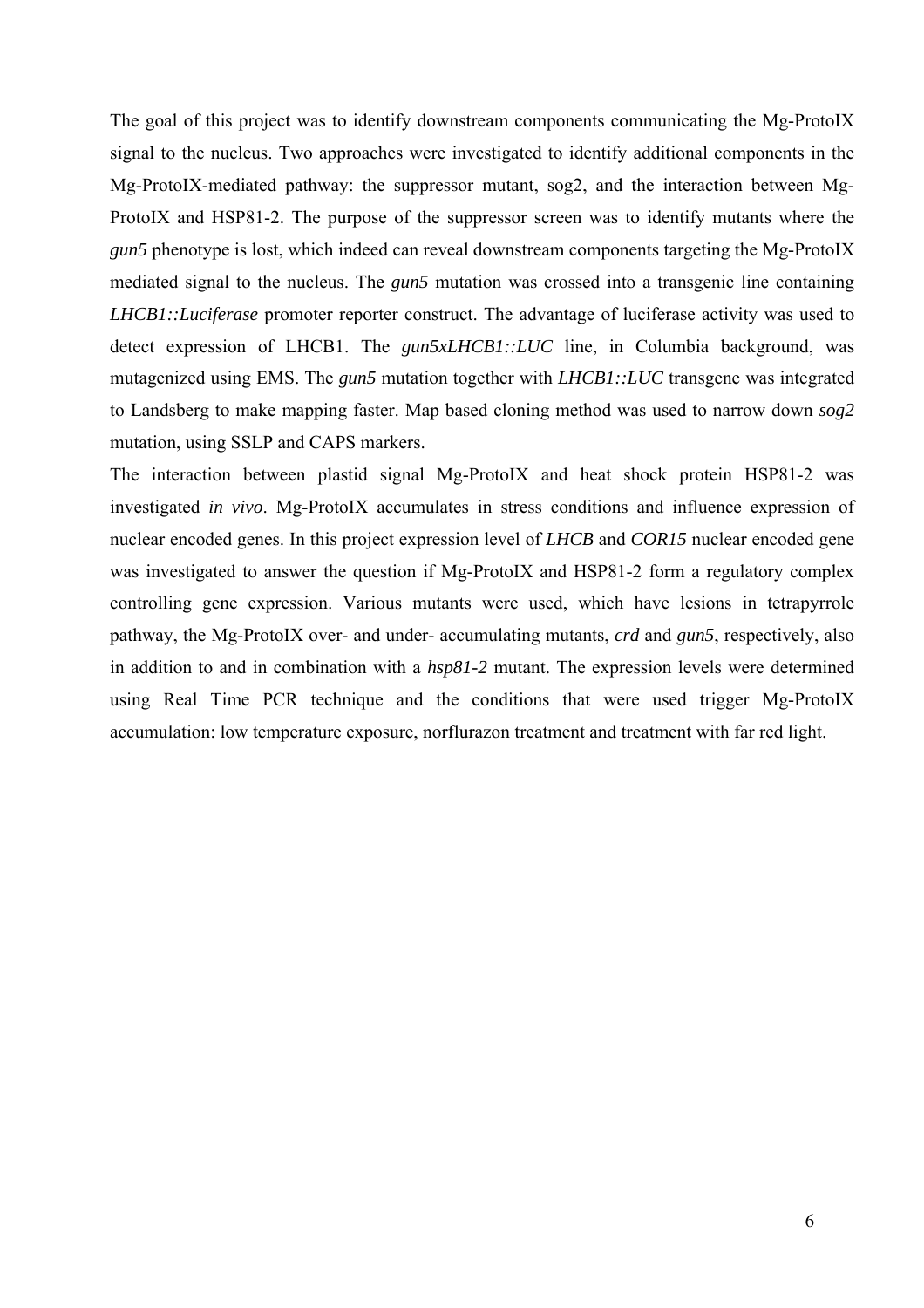# **Materials and methods:**

**Plant material**: Seeds from *Arabidopsis thaliana* wt (ecotype Columbia), *gun5*, *hsp81-2, gun5/hsp81-2, crd, crd/hsp81-2*, and *sog2* were sterilized and plated on the 1xMS medium (Duchefa Biochemie), containing 2% sucrose (for Low temperature and Norflurazon experiment). In Far Red experiment 1xMS medium without sucrose was used. All seeds were taken to  $4^0C$  over night for vernalization. Then seeds were grown in the growth chamber with continuous white light (22<sup>0</sup>C) for 7 days. Afterwards seedlings were shifted to 5<sup>0</sup>C for 12 h (such treatment was done for Low temperature experiment). For the Far Red experiment seeds were taken to continuous white light (22<sup>0</sup>C) for 24 h, after to dark (22<sup>0</sup>C) for 24 h, then for 72 h in Far Red light (controls stayed in dark conditions), and all the seeds were taken to continuous white light  $(22^{\circ}C)$  for 24 h. For the Norflurazon experiment seeds were grown in 12-h-ligth /12-h-dark cycle  $(22<sup>0</sup>C)$  for 7 days. All plant material was harvested, frozen in liquid nitrogen and stored at  $-80^{\circ}$ C.

**RNA extraction**: RNA was isolated using the RNeasy Plant RNA Kit (E.Z.N.A, OMEGA, bio-tek) according to the manufacturer's instructions. Total RNA concentration was determined with a Nanodrop ND-1000 spectrophotometer (Saveen-Werner, Limhamn, Sweden).

**cDNA synthesis and Real time PCR:** The iScript cDNA Synthesis Kit (Bio-Rad, Hercules, CA, USA) was used for cDNA synthesis using 1ug of total RNA according to the manufacturer's instructions. cDNA was diluted 10-fold (for the Far Red and Norflurazon experiment) and 20-fold (for the Low temperature experiment). 2 uL and 4 uL of the diluted cDNA was used in a 20 ul iQ SYBR GreenSupermix reaction (Bio-Rad, Hercules, USA). All reactions were performed in triplicates. Thermal cycling consisted of an initial step at  $95^{\circ}$ C for 3 min, followed by 40 cycles of 10 s at  $95^{\circ}$ C, 30 s at  $55^{\circ}$ C, and 10 s at  $72^{\circ}$ C.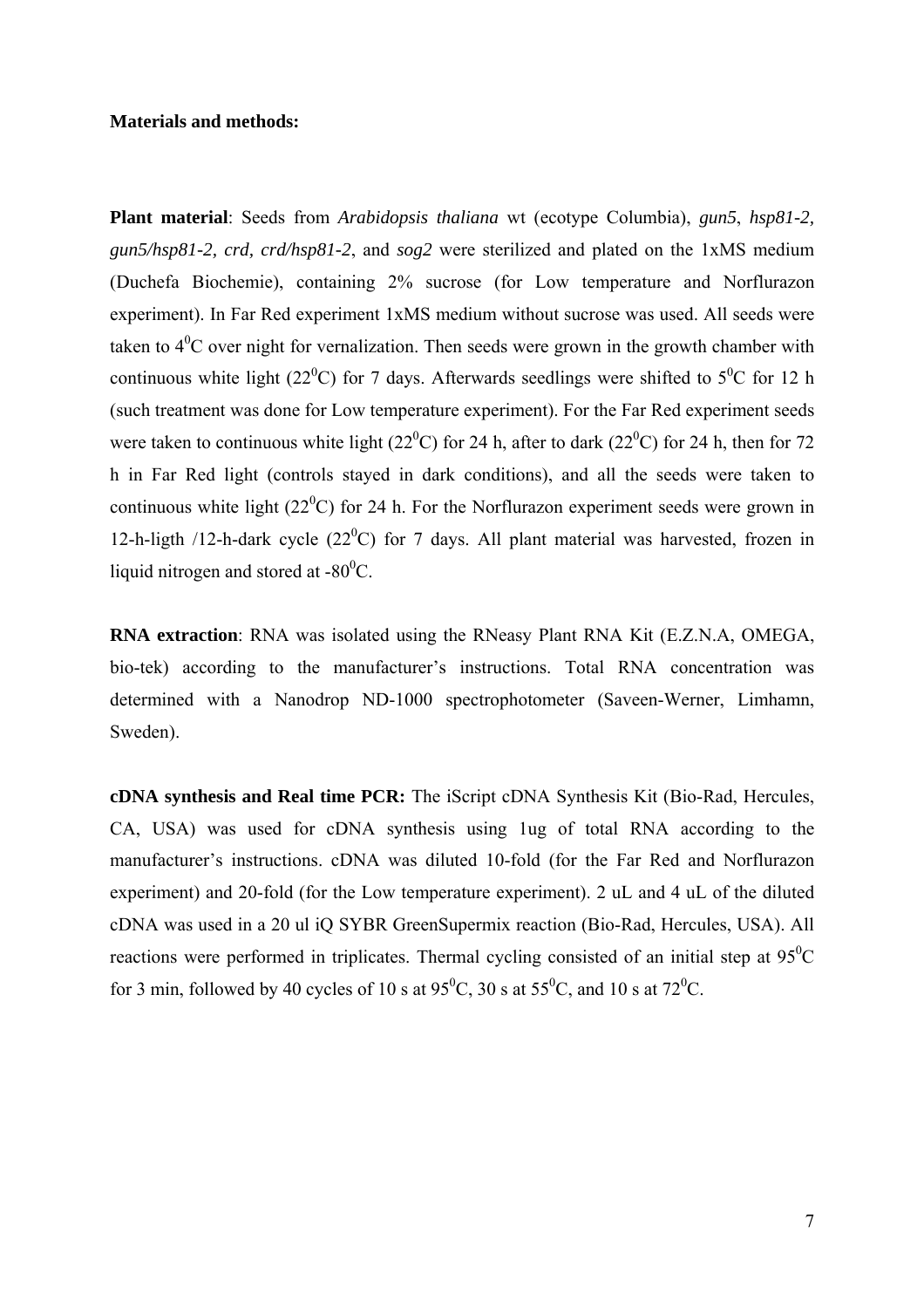#### **Primers used in Real Time PCR:**

In RT PCR, which is known as a very sensitive method, for every experiment specific housekeeping genes should be used to have comparison between expression of your target gene and a reference gene. This method is mainly about relative quantification of a target gene in comparison to a reference gene (Pfaffl et al., 2001). Housekeeping genes are present in all nucleated cell types since they are necessary for basic cell survival. The mRNA synthesis of these genes is considered to be stable and secure in various tissues (Pfaffl et al., 2001). In Far Red experiment Yellow-leaf-specific gene 8 (YLS8) was used as a reference gene: YLS8 (At5g08290): forward primer: 5<sup>'</sup>-CATGACTGGGATGAGACCTG -3<sup>'</sup>; reverse primer 5´- TCCTGAAGAACATGAGGC-3´. For the Low temperature experiment Ubiquitin-like protein was used: Ubiquitin (At4g36800): forward primer: 5´- CTGTTCACGGAACCCAATTC-3´, reverse primer: 5´- GGAAAAAGGTCTGACCGACA - 3´. As a target gene, which expression was investigated in the Far red and Norflurazon experiment was: LHCB2.4 (At3g27690): forward primer: 5´- GCCATCCAACGATCTCCTC -3´, reverse primer: 5´- TGGTCCGTACCAGATGCTC -3´, and LHCB1.1 (At1g29920): forward primer 5´- GGAACGGAGTCAAGTTTGGA-3´, reverse primer 5´- CAAAATGCTCTGAGCGTGAA-3´. In the Low temperature experiment as a target gene COR15a (At2g42540) forward primer: 5´-AACGAGGCCACAAAGAAAGC-3´, and reverse primer: 5<sup>'</sup>- CAGCTTCTTTACCCAATGTATCTGC-3<sup>'</sup> was used. SYBR Green dye, which binds to minor groove double-stranded DNA, is used in RT PCR. The fluorescence, which emits is recorded by My IQ (Bio-Rad Laboratories Inc.). For the mathematical model it is necessary to determine the crossing points (CP) for each transcript. CP is defined as the point at which the fluorescence rises appreciably above the background (Pfaffl et al., 2001). The output data were converted into Microsoft Excel. Then data were transferred and analysed in linear regression software (LinRegPCR). The samples which didn't have PCR efficiency between 1, 8 -2, and CP values were various between each triplicates, were removed from further calculations. The relative expression ratio (R) of a target gene is calculated based on E and the CP deviation of an unknown sample versus a control, and expressed in comparison to a reference gene. Formula which was used is given below:

$$
Ratio = \frac{(E_{Target})^{\Delta CP}^{(control - sample)}}{(E_{ref})^{\Delta CP}^{(control - sample)}}
$$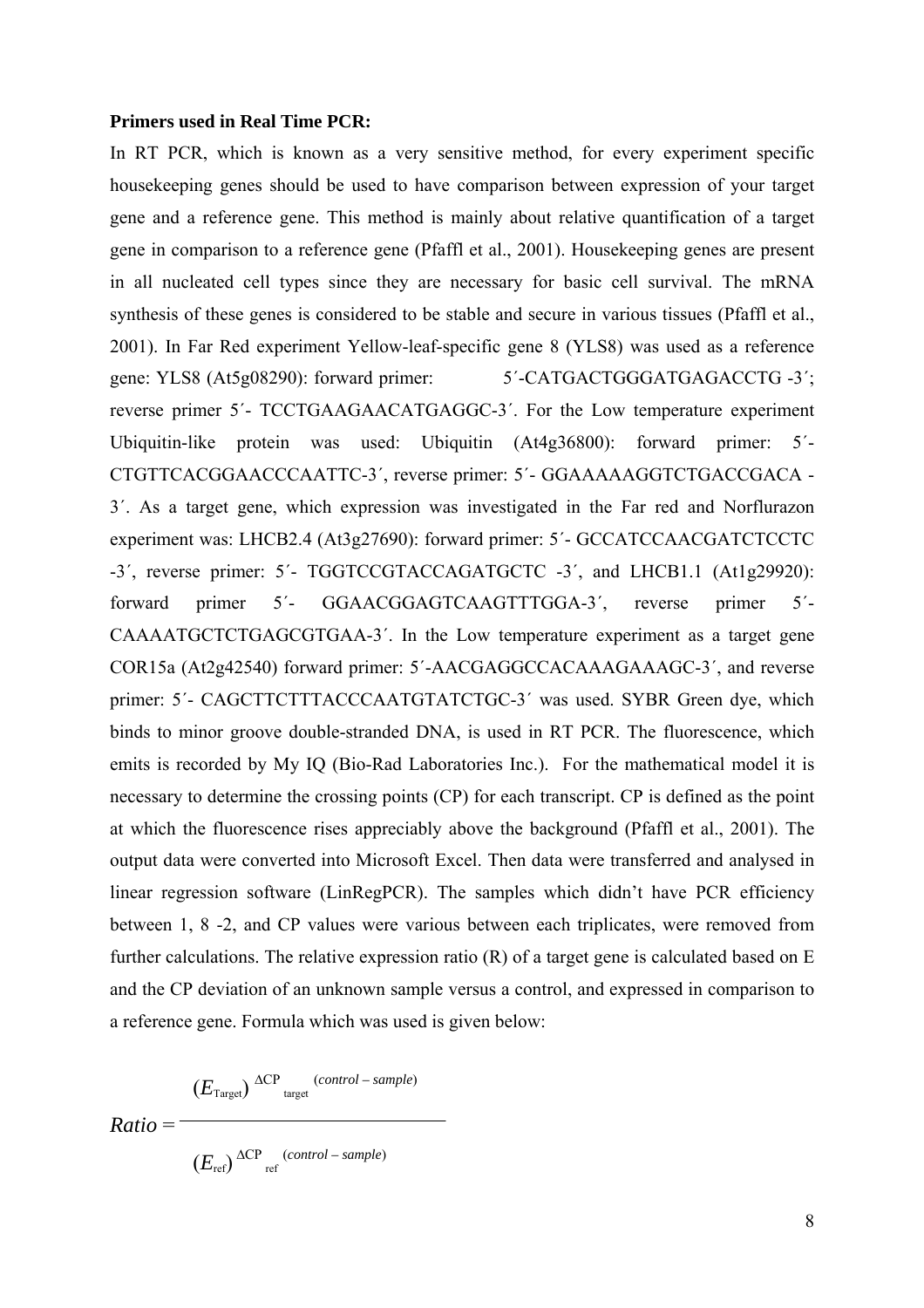**Plant material and methods for mapping:** The *gun5* mutation was crossed into a transgenic line containing *LHCB1::Luciferase* promoter reporter construct. The advantage of luciferase activity was used, and the expression of LHCB1 can be monitored in the quick way using Typhoon scanner (Amersham Biosciences). Luciferase reacts with luciferin and converts it to oxyluciferin with light emission (Fig.4).



*Figure3. Promoter reporter construct*.



http://www.bioart.co.uk/lux/image5IO.JPG

Figure4. The luciferase reaction.

The *gun5xLHCB1::LUC* line, in Columbia background, was mutagenized using EMS. The *gun5* mutation together with *LHCB1::LUC* transgene was integrated to Landsberg to make mapping faster. The  $M_2$  seeds were sown one by one and grown on 1xMS (Duchefa Biochemie) medium containing 5uM Norflurazon. Then seeds were screened for luciferase activity. Sog2 is a dominant mutation, with a strong suppression of the *gun5* phenotype, so it should be mapped on wt. In screening only samples with strong signals were transferred to 1xMS with 2% sucrose for regeneration. Afterwards seedlings, which restored photosynthesis, were transferred to the soil, and one leaf was taken from each plant for DNA extraction.

**DNA extraction:** DNA was isolated using Extraction buffer (200 mM Tris HCl, ph=7,5, 250) mM NaCl, 25mM EDTA, 0,5% SDS). Extracted DNA was stored in 100ul TE.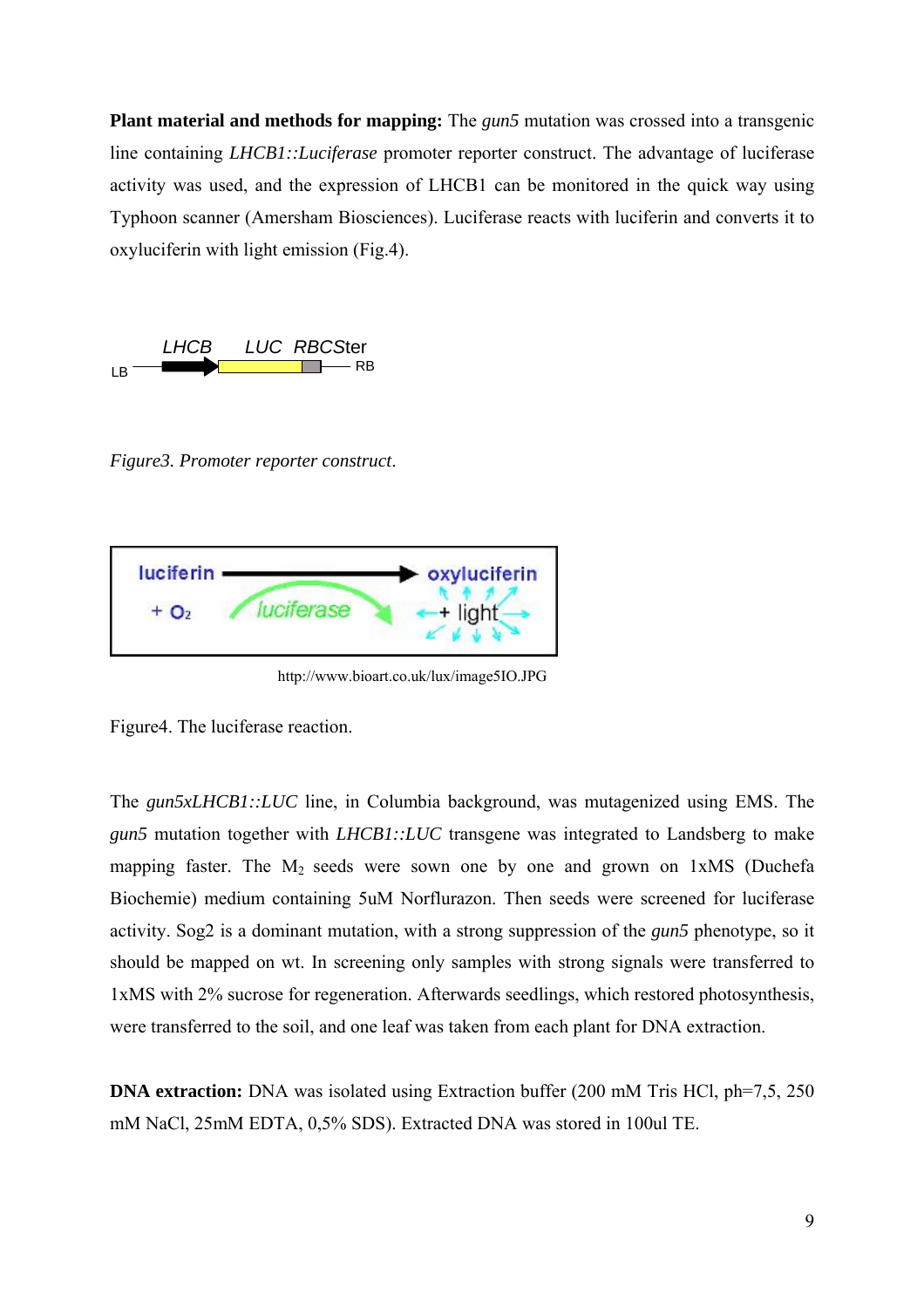**PCR reaction:** PCR reaction was performed using MJ Mini Thermal Cycler (Bio-RAD).PCR program was as follow: 5 min at 95<sup>0</sup>C, followed by 40 cycles of 30 s at 95<sup>0</sup>C, 30 s at 55<sup>0</sup>C, 30 s at  $72^{\circ}$ C, and 10 min. at  $72^{\circ}$ C,  $4^{\circ}$ C forever. For some of the primers annealing and extension temperature was different according to various product lengths.

| Tab.1. Primers tested for mapping: |  |  |
|------------------------------------|--|--|
|                                    |  |  |

| <b>Primer</b>    | <b>Primer sequence</b>               |
|------------------|--------------------------------------|
| LFY3             | F: 5'- GACGGCGTCTAGAAGATTC-3',       |
|                  | R: 5'-TAACTTATCGGGCTTCTGC-3',        |
| DFR.1            | F: 5'-TGTTACATGGCTTCATACCA-3',       |
|                  | R: 5'-AGATCCTGAGGTGAGTTTTTC-3',      |
| <b>RBCS-B</b>    | F: 5'- TGAATGGAGCGACCATGGTGGC-3',    |
|                  | R: 5'- TATCGACAATTTATTGTGG-3',       |
| <b>SO191</b>     | F: 5'- CTCCACCAATCATGCAAATG-3',      |
|                  | R: 5'-TGATGTTGATGGAGATGGTCA-3',      |
| <b>PHYC</b>      | F: 5'-AAACTCGAGAGTTTTGTCTAGATC-3',   |
|                  | R: 5'CTCAGAGAATTCCCAGAAAAATCT-3',    |
| <b>T2L5.3</b>    | F: 5'GCTGCGAAGGCTGAATGAAG-3',        |
|                  | R: 5'-TCGCCGGGAAAAACAGTAAC-3',       |
| <b>CUE1</b>      | F: 5'-TCTCGTTCTGATGGCTCCTGTG-3',     |
|                  | R: 5'GTGTAACCGGTGATACTCTCGCC-3',     |
| <b>T18F2-SP6</b> | F: 5'AGCTTCGATAACAAACTCACC-3',       |
|                  | R: 5'-AGAAGATAAATCAACTAAACAAAATG-3', |
| F13K20-T7        | F: 5'-TTTGTGCAATTTATTAGGGTAG-3',     |
|                  | R: 5'ATTTGCAGAAGTTGAAGTTGGTC-3',     |
| <b>NGA76</b>     | F: 5'-AGGCATGGGAGACATTTACG-3',       |
|                  | R: 5'-GGAGAAAATGTCACTCTCCACC-3',     |
| <b>NGA139</b>    | F: 5'-GGTTTCGTTTCACTATCCAGG-3',      |
|                  | R: 5'-AGAGCTACCAGATCCGATGG-3',       |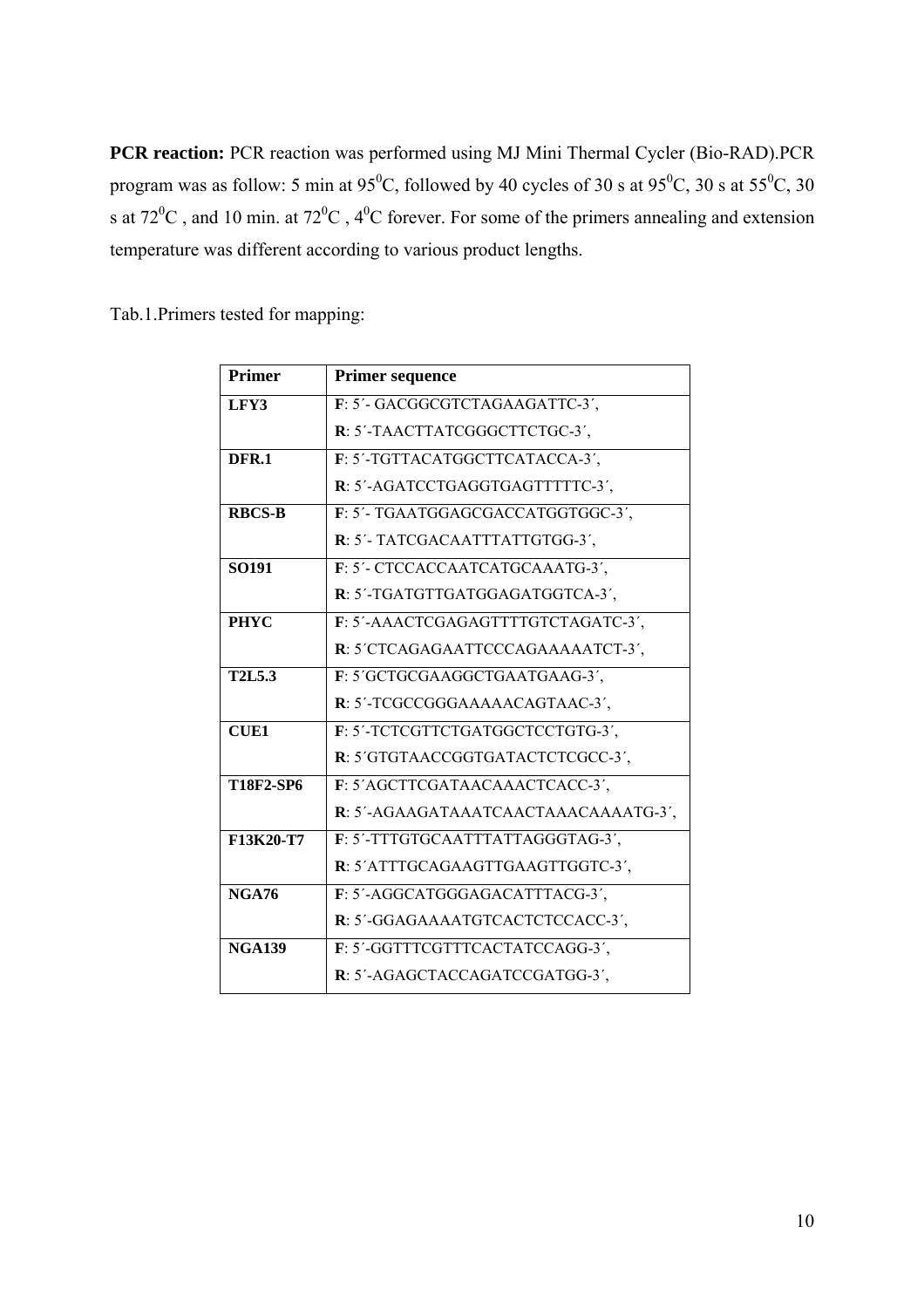# **Results:**

#### **The Mg-ProtoIX triggers repression of** *LHCB* **expression under norflurazon treatment.**

A large number of nuclear encoded genes are regulated by accumulation of Mg-ProtoIX. This plastid signal accumulates under different stress conditions. The *LHCB* gene was used as a marker gene to see whether the expression of nuclear encoded photosynthesis genes is repressed in response to the accumulation of the plastid signal Mg-ProtoIX in cytosol. The *Lhcb* gene family in green plants encodes several light-harvesting Chl *a/b* binding (*LHC*) proteins that collect and transfer light energy to the reaction centres of PSII (Teramoto et al., 2001). In this project different stress conditions were used, which triggered Mg-ProtoIX accumulation such as low temperature exposure, norflurazon treatment and treatment with far red light followed by white light exposure. Two different mutants, with lesions in defined step in tetrapyrrole biosynthesis were used, the Mg-ProtoIX over- and under- accumulating mutants, *crd*, and *gun5* respectively. I also included the *hsp81-2* mutant to test for gun phenotype according to model presented in fig9, the crd/hsp81-2 and gun5/hsp81-2 double mutants. Double mutants were chosen to check if particular genes act in the same signalling pathway or in parallel pathways. The mRNA levels of the mutants were determined by real time PCR. *LHCB1.1, LHCB2.4 and COR15a* mRNA levels were compared with reference genes. I used *Ubiquitin* and, *YLS8*, genes which show the same expression in controls and treated samples.

Norflurazon is a herbicide, which inhibits phytoene desaturase in carotenoid biosynthesis. The photooxidation caused by noflurazon treatment is limited to the plastid and results in complete destruction of the thylakoid membrane (Puente et al., 1996). The *crd* and *gun5* mutants show different phenotype after norflurazon treatment (Fig.1). The *crd* mutant display expression of *LHCB2* similar to wild type, due to the same reaction under stress condition, Mg-ProtoIX will be accumulated in cytosol in both genotypes, so it will suppress the *LHCB2* expression. The *gun5*  mutant did not show wild type phenotype. This mutant under-accumulate Mg-ProtoIX under stress condition, and Mg-ProtoIX is not emitted to cytosol, which causes de-repression of nuclear encoded gene. The *crd* has the wild type phenotype and *crd/hsp8-2* also shares wild type phenotype. So repression of *LHCB2* in mentioned genotypes is similar. The *gun5/hsp81-2* double mutant shows gun5 phenotype. The expression level of *LHCB2* in those phenotypes is comparable. The *hsp81-2* single mutant did not show gun5 phenotype, so expression of *LHCB2* is more repressed compared to *gun5* mutant. The ubiquitin is used here as a reference gene, which expression should be the same in all samples (Fig.2).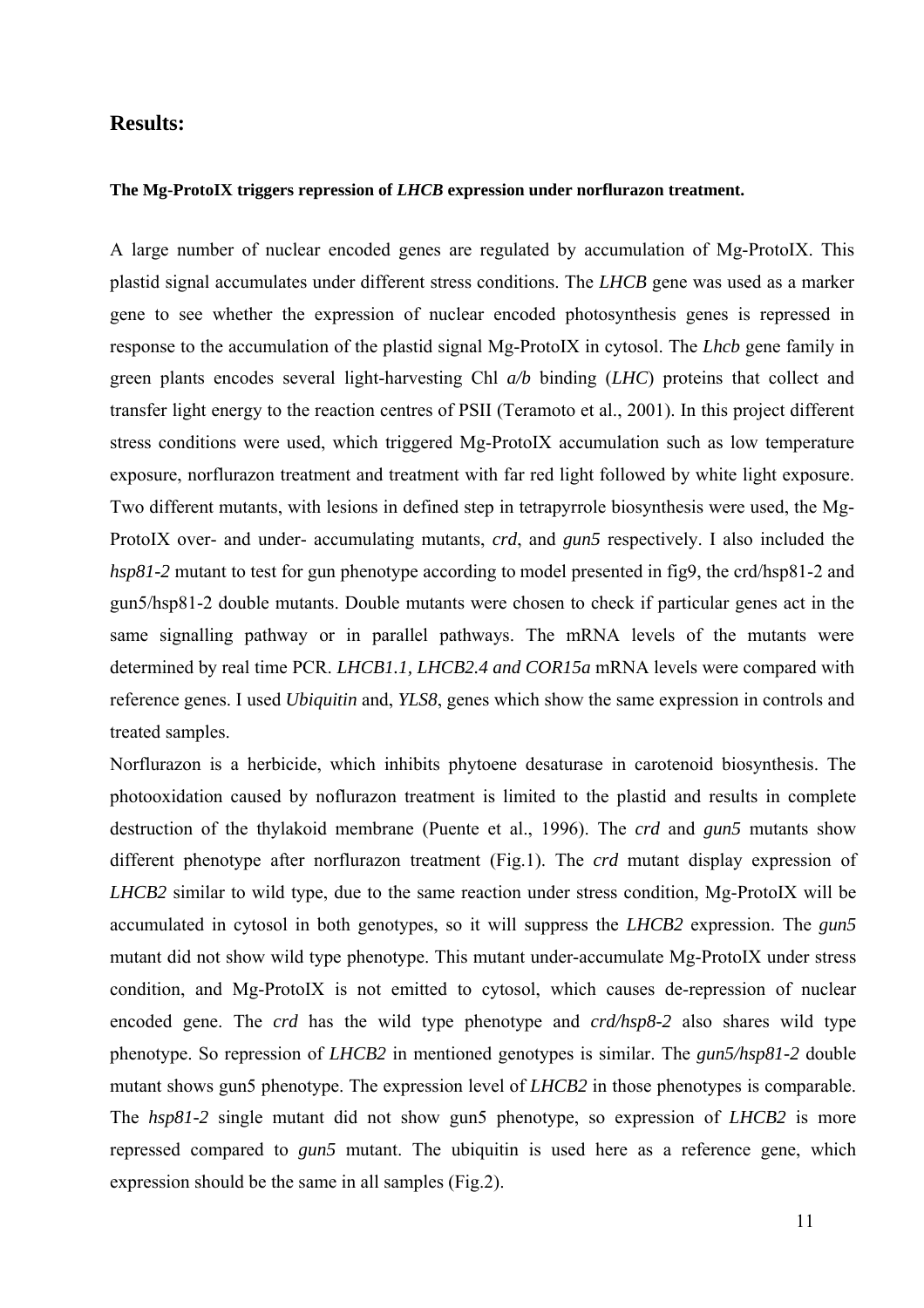

*Figure1. The relative expression of LHCB 2.4 gene in wild type (Colombia ecotype) and mutants following norflurazon treatment. The expression was related to the amount present in the respective non-norflurazon grown sample. Transcription of the Ubiquitin like protein, RCE1 (At4g36800) was used as internal standard in the different cDNA samples. Each bar represents the mean of expression of triplicates with standard deviation and error bars.* 



*Figure2. Data from real time PCR. Curves illustrate DNA amplification, which is emitted as fluorescence from Sybr green. Red line is so called Cp (crossing point) it shows number of cycles where amplification rise above the background fluorescence. In gun5 mutant the Cp of LHCB2 is greater in the controls than in the norflurazon treated sample. Ubiquitin is used here as a reference gene, which expression should be the same in all samples (controls and NF treated).*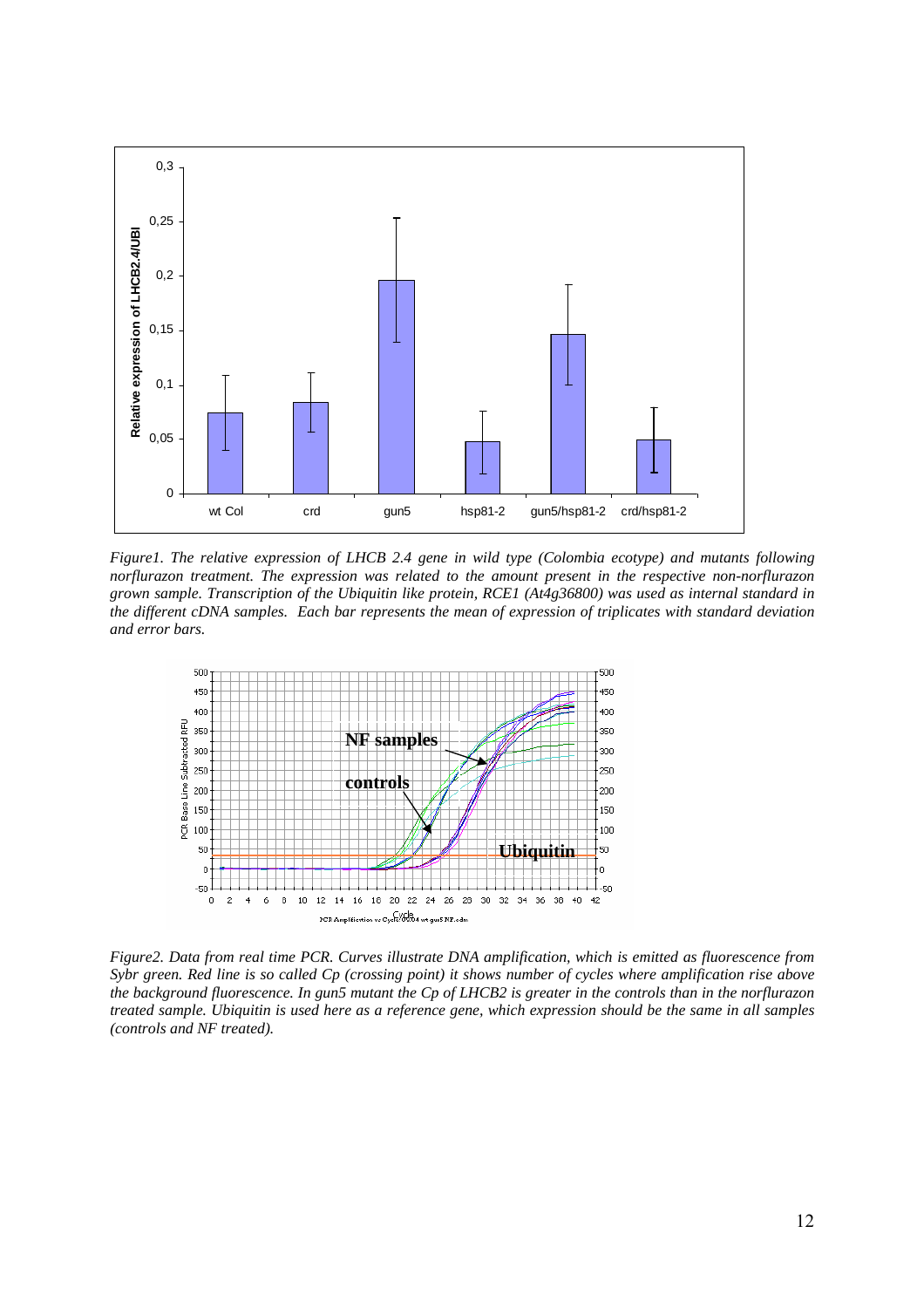**The Mg-ProtoIX acts as a negative regulator of photosynthetic genes under FR block-ofgreening treatment.** 

The far red light treatment was the next stress condition used to investigate *LHCB1* expression level in the different mutants. The FR block-of-greening treatment leads to an enhanced accumulation of Mg-ProtoIX in cytosol, which will in turn repress expression of *LHCB1* in wild type. It is due to the fact that Mg-ProtoIX is known to be a negative regulator of photosynthetic genes. The expression level of *LHBC1* is strongly suppressed in wild type and in *crd* mutant. The *gun5* mutant did not show wt phenotype. The *gun5* mutant demonstrates the de-repression of *LHCB1* expression. In contrast, *hsp81-2* mutant showed high repression of marker gene. The *gun5/hsp81-2* double mutant showed *gun5* phenotype with comparable expression level of *LHCB1.* The level of repression in *crd/hsp81-2* was greatly lower than in *crd* single mutant.



*Figure3. The relative expression of LHCB 1.1 gene in wild type (Colombia ecotype) and mutants following far red light treatment. The expression was related to the amount present in the respective dark grown sample. Transcription of the Yellow-leaf-specific gene,YLS8 (At5g08290) was used as internal standard in the different cDNA samples. Each bar represents the mean of expression of triplicates with standard deviation and error bars.*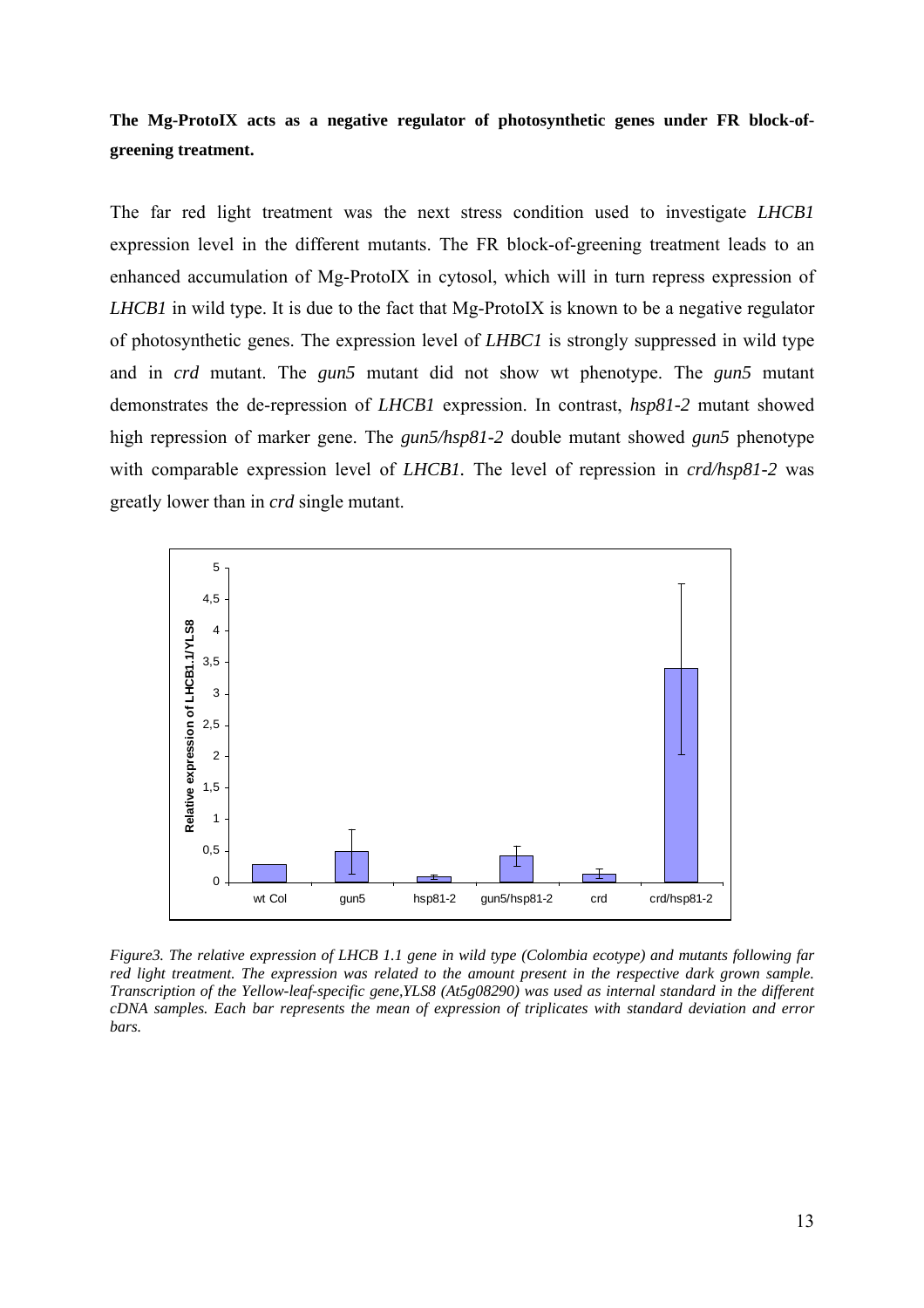### **Low temperature causes changes in Mg-ProtoIX accumulation, which influence expression of cold regulated genes.**

The low temperature treatment was the last stress condition used to see changes in *COR15a* expression levels in the different mutants (Fig.4), which is known as cold response gene. The *COR15a* gene reacts positively to stress condition, so induction of these genes is visible under low temperature treatment. In contrast, photosynthetic genes such as *LHCB* react negatively to stress. In the *crd* mutant *COR15a* induction was similar to wild type. In these two genotypes Mg-ProtoIX accumulates in cytosol under low temperature treatment, so plastid signal can be targeted to nucleus and influence expression of specific genes. The induction of expression of *COR15a* is lower in *gun5* compared to wild type. The *gun5* and *hsp81-2* mutants did not show wild type phenotype. In *hsp81-2* induction of *COR15a* is slightly higher than in *gun5* mutant. In the *hsp81-2* mutant possibly there is an effect on the induction of the COR15a expression. The Mg-ProtoIX is emitted to cytosol and is bound with HSP81-2, this interaction can be sufficient to trigger induction of COR expression. The *gun5/hsp81-2* double mutant showed *gun5* phenotype with comparable expression level of marker gene. The *crd/hsp81-2* reveals comparable expression of *COR15a* to *crd* single mutant*.* The induction of both genotypes is similar to wild type.



*Figure4. The relative expression of COR15a gene in wild type (Colombia ecotype) and mutants following low temperature treatment. The expression was related to the amount present in the respective warm grown sample. Transcription of the Ubiquitin like protein, RCE1 (At4g36800) was used as internal standard in the different cDNA samples. Each bar represents the mean of expression of triplicates with standard deviation and error bars.*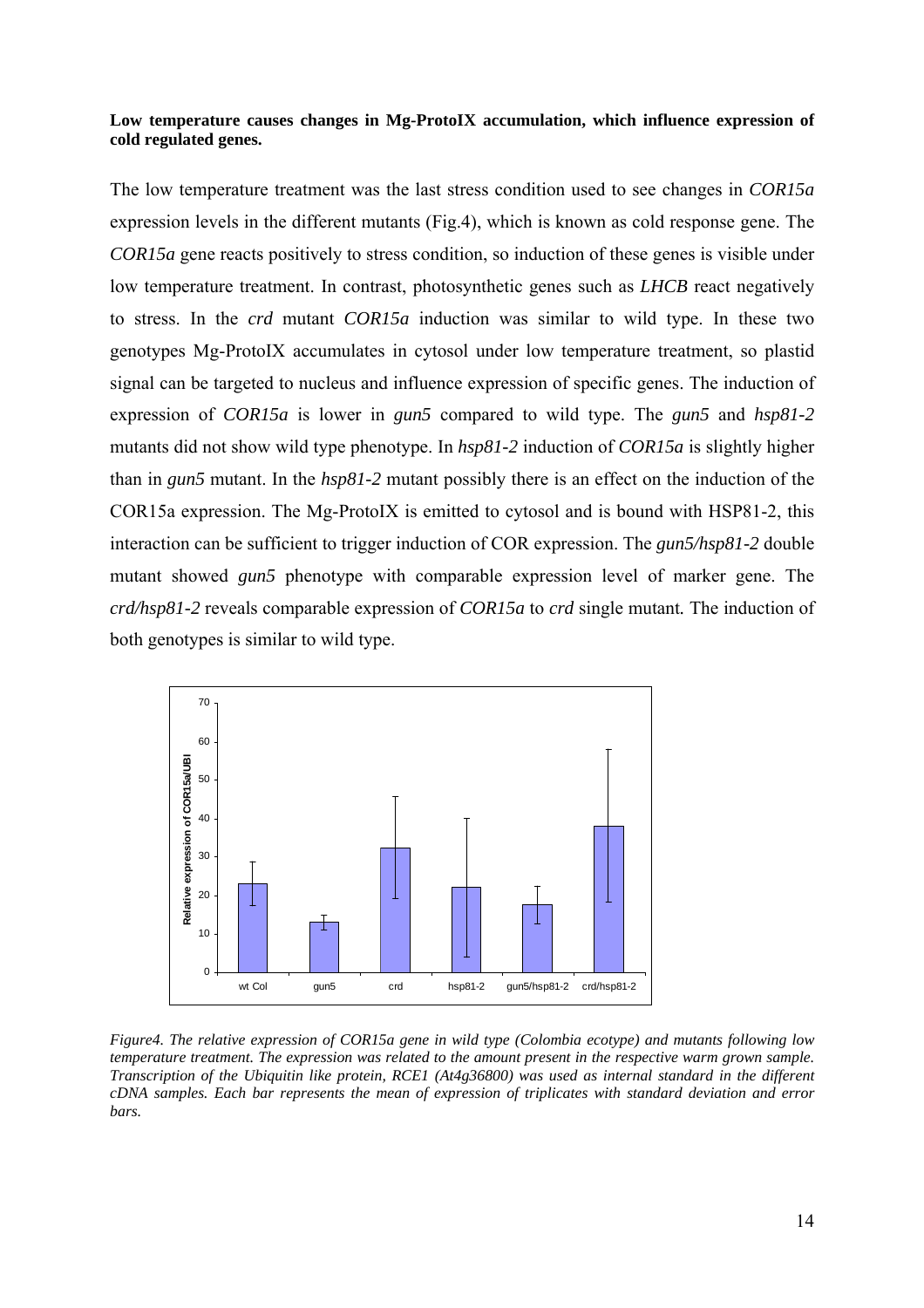#### **Mapping of** *sog2* **mutation, which is positioned on the lower arm of chromosome V.**

The forward genetics was used as a tool to find a gene which is mutated starting from phenotype. Map-based cloning strategies use the fact that, as distances between the gene of interest and the analyzed markers decrease, so does the frequency of recombination (Peters et al., 2003). Next, two markers are found that are about 5% recombination apart and define a genetic interval containing the mutation (Lukowitz et al., 2000). Then mutation must be narrow down by designing new sets of primers, which should be more tightly linked to region of interest. The big advantage to map-based cloning is that it is a process without prior assumptions. Essentially, one is looking at all of the genes in the genome at the same time to find the ones that affect the phenotype of interest (Jander et al., 2002).

The sog2 mutation was isolated in a screen where the gun5 mutation was crossed into a transgenic line containing a *LHCB1::Luciferase* promoter reporter construct. Then the *gun5xLHCB1::LUC* line was mutagenized using EMS.  $M_2$  seeds were used for the suppressor screening. The  $M_2$ seedlings were grown on norflurazon and screened for loss of luciferase activity. The *sog2* mutation was crossed to a Landsberg line where the *gun5* mutation and the *LHCB::LUC* construct had been integrated. Luciferin screening was done on the mapping population and from the population individuals with strong luciferase signal were chosen (Fig5) for further investigation, because *sog2* is a dominant mutation and has to be mapped on wild type.

Then using various markers, such as SSLP and CAPS, parental generation was tested. Those markers, which generate polymorphism (PHYC, RBSC-B, SO191, DFR.1, LFY3) between Colombia and Landsberg, were then tested on mapping population (Fig.6). The next step was to confirm our hypothesis that sog2 is suppressor of gun5. Just to make sure that we did not have any seed contamination the Real Time analyses were done. Different seeds batches of *sog2* were tested (Fig. 8). The *sog2a and sog2org* showed decreased level of *LHCB2.4* expression. *Sog2* and *sog2P2II* revealed similar level of marker gene expression.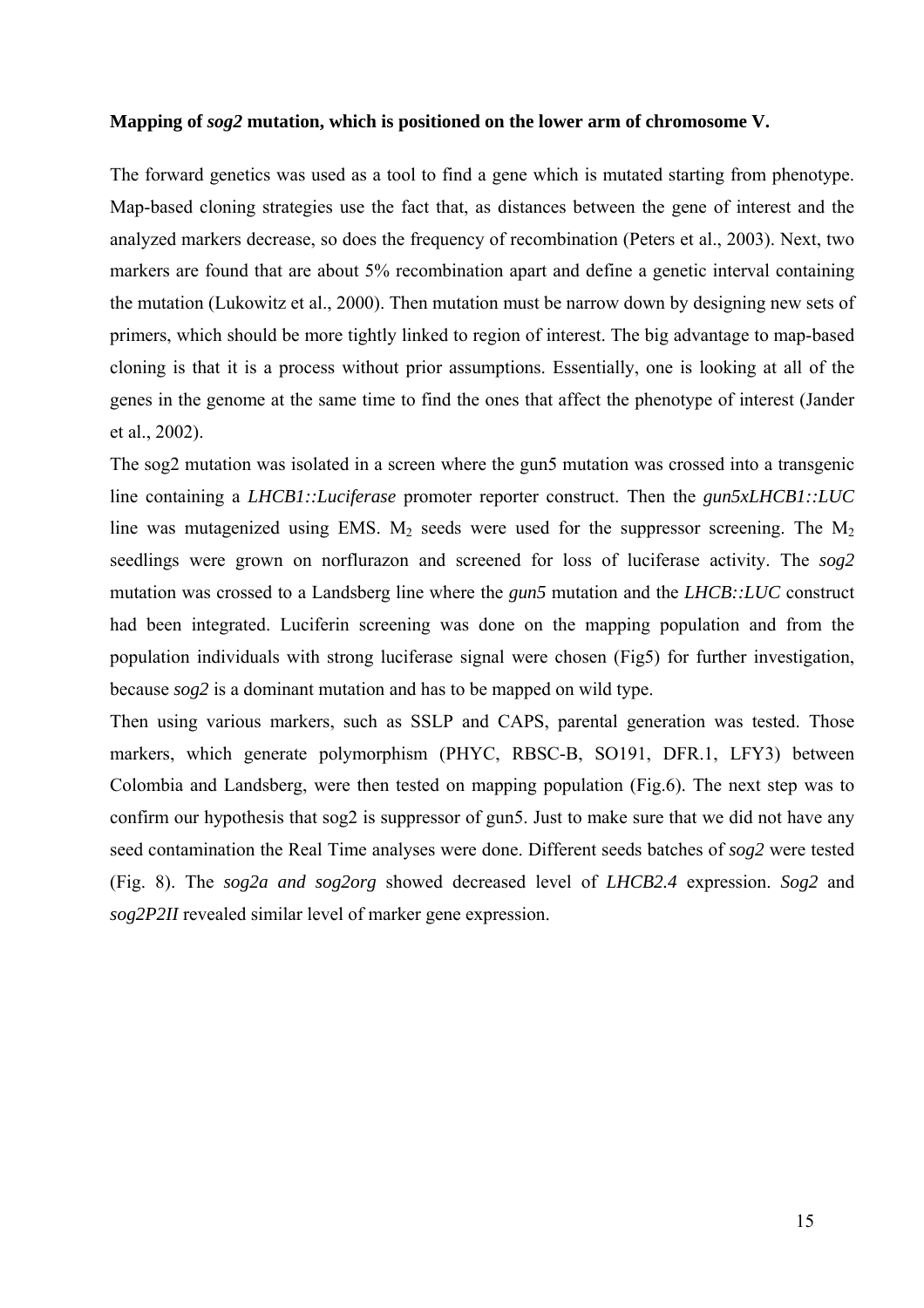

*Figure5. Luciferase screening for sog2 (suppressor of gun5) mutation. The sog2 mutation is dominant and that is why it has to be mapped on wild type. The individuals with strong signals were chosen to further investigation.* 

|                   | Number of          | Number of<br>Ler | Number of<br>Col | Number of    | %             |                                                                |
|-------------------|--------------------|------------------|------------------|--------------|---------------|----------------------------------------------------------------|
| <b>Primer</b>     | <b>individuals</b> | homozygous       | homozygous       | heterozygous | recombination | Heterozygous in F2                                             |
|                   |                    |                  |                  |              |               | 1, 5, 6, 7, 8, 15, 16, 23, 26,                                 |
|                   |                    |                  |                  |              |               | 28, 36, 42, 43, 44, 45, 49, 50,                                |
|                   |                    |                  |                  |              |               | 51, 54, 57, 58, 59, 62, 63,                                    |
| <b>PHYC</b>       | 61                 | 35               | $\Omega$         | 26           | 21,3          | 64, 65                                                         |
| PHYC-2            | 35                 | 20               | $\Omega$         | 15           | 21,4          | 6, 7, 8, 9, 10, 45, 49, 50, 31,<br>15, 21, 43, 23, 27, 36,     |
|                   |                    |                  |                  |              |               | 6, 7, 8, 23, 31, 45, 46, 54,                                   |
| SO <sub>191</sub> | 54                 | 40               |                  | 13           | 13,8          | 57, 58, 59, 63, 64                                             |
|                   |                    |                  |                  |              |               | 2, 5, 7, 6, 8, 10, 11, 12, 23,                                 |
|                   |                    |                  |                  |              |               | 31, 34, 24, 26, 27, 28, 29, 36,                                |
|                   |                    |                  |                  |              |               | 40, 42, 43, 44, 45, 46, 47,                                    |
| <b>RBSC-B</b>     | 51                 | 20               | 3                | 28           | 33,3          | 48, 58, 59, 65                                                 |
|                   |                    |                  |                  |              |               | 2, 3, 5, 6, 7, 8, 21, 23, 24,                                  |
|                   |                    |                  |                  |              |               | 26, 28, 29, 31, 32, 34, 36,                                    |
|                   |                    |                  |                  |              |               | 37, 40, 44, 45, 46, 48, 49,<br>50, 51, 54, 57, 58, 59, 63, 64, |
| DFR.1             | 58                 | 25               |                  | 32           | 29,3          | 65                                                             |
|                   |                    |                  |                  |              |               | 42, 2, 3, 6, 12, 13, 18, 20,                                   |
|                   |                    |                  |                  |              |               | 23, 26, 27, 28, 30, 31, 32,                                    |
|                   |                    |                  |                  |              |               | 36, 37, 39, 40, 44, 46, 48,                                    |
| LFY.3             | 58                 | 17               | 12               | 29           | 45,68         | 49, 53, 54, 56, 57, 61, 64                                     |

*Figure6. Map based cloning was used as a method to map sog2 mutation. SSLP and CAPS markers were used to detect polymorphism between Columbia and Landsberg ecotypes. All this markers are found on chromosome V.*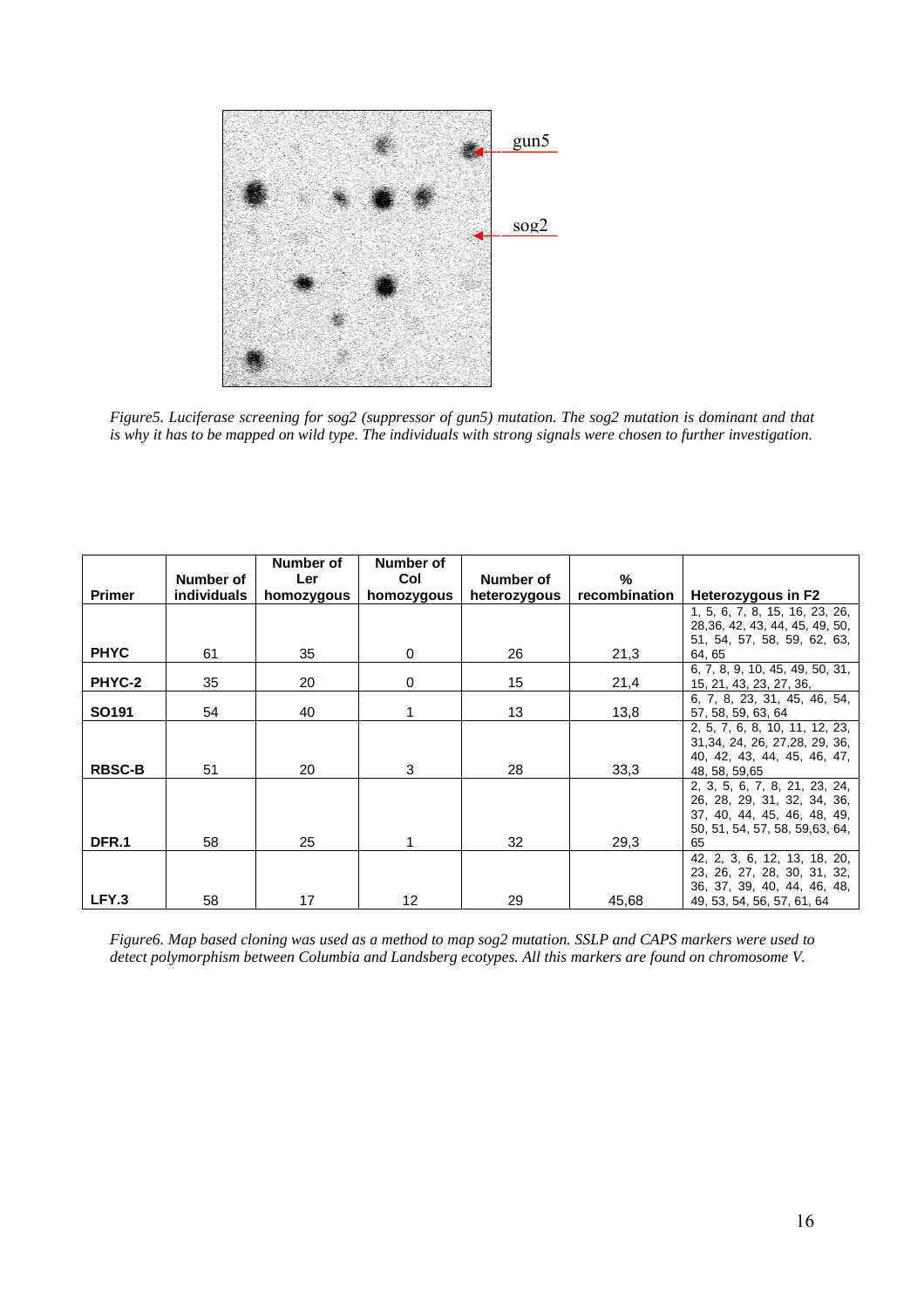# 5 chromosome



*Figure7. SSLP and CAPS markers were used to map sog2 mutation and which are situated on the chromosomeV*.



*Figure8. The relative expression of LHCB 2.4 gene in gun5 and sog2 mutants following norflurazon treatment. The expression was related to the amount present in the respective gun5 norflurazon grown sample. Transcription of the Ubiquitin like protein, RCE1 (At4g36800) was used as internal standard in the different cDNA samples. Each bar represents the mean of expression of triplicates with standard deviation and error bars. Different seeds batches of sog2 were sown to see if this genotype is indeed the suppressor of gun5.*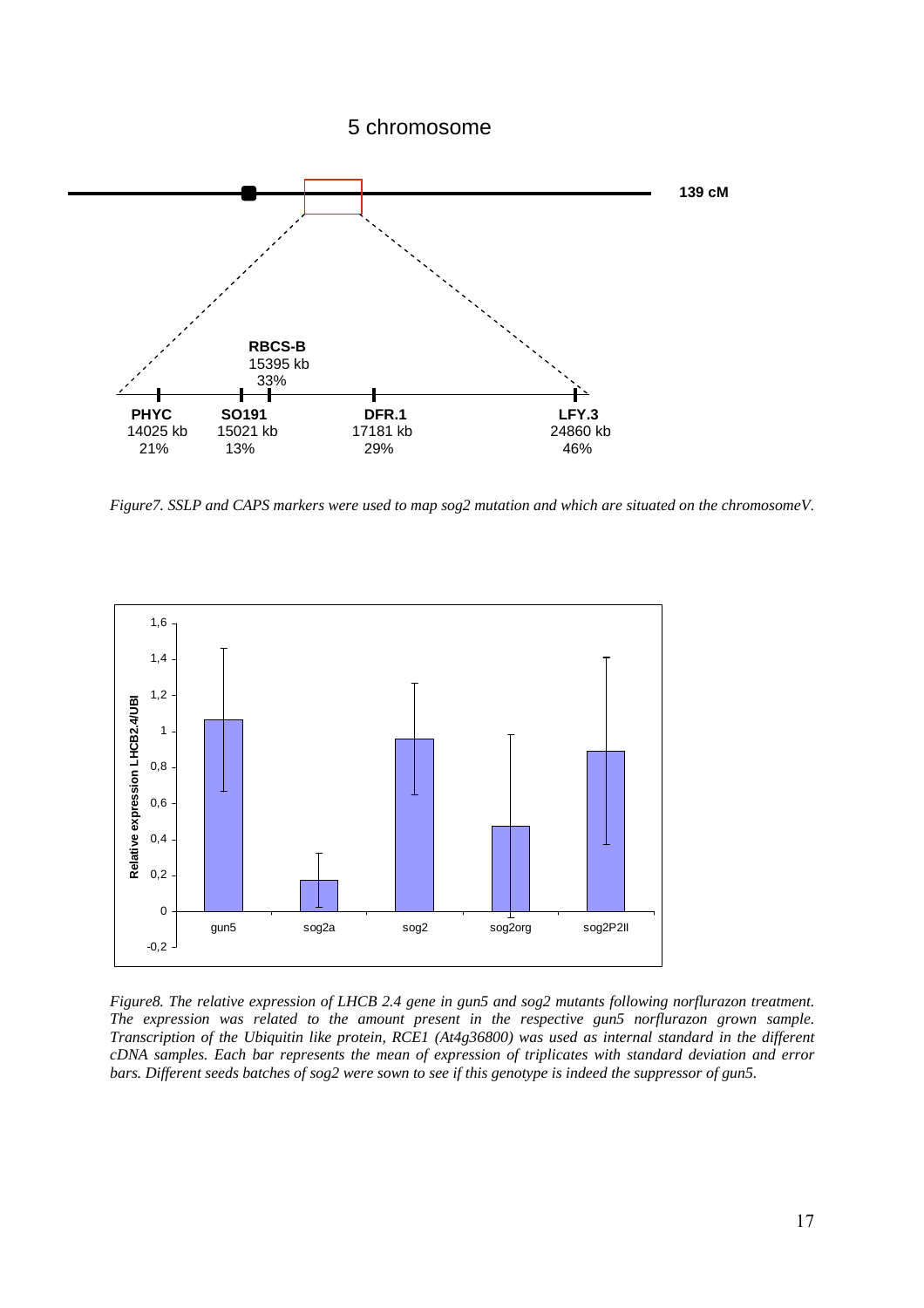Taken these results together from two approaches (the gun5 suppressor mutant, sog2, and the interaction between Mg-ProtoIX and HSP81-2) working model was created as shown in Fig.9.



*Figure9. Model where the sog2 takes part in retrograde signalling pathway.* 

# **Discussion:**

In this project I was interested in one of the retrograde communication between the plastid and the nucleus. It is an intermediate in tetrapyrrole biosynthesis, Mg-ProtoIX. The goal of this project was to identify downstream components communicating the Mg-ProtoIX signal to the nucleus. Two approaches were used to identify additional components in the Mg-ProtoIXmediated pathway: a biochemical approach which revealed the interaction between Mg-ProtoIX and HSP81-2, and mapping of the *gun5* suppressor mutant, *sog2*.

Three experiments were performed, with different stress conditions: norflurazon, far red light, and low temperature treatment. Mg-ProtoIX under such conditions accumulates in cytosol and its accumulation triggers large changes in nuclear gene expression (Kindgren et al., 2008 in preparation). It was shown in *Chlamydomonas reinhardtii* that chlorophyll intermediates (Mg-ProtoIX and Mg-ProtoIX methyl ester) induce the nuclear-encoded heat shock genes *HSP70A* and *HSP70B*, mimicking the normal light induction of these genes (Kropat et al., 2000). In Arabidopsis interaction between the plastid signal and Heat Shock protein 90-type proteins was identified using Mg-ProtoIX affinity column (Kindgren et al., 2008 in preparation). My task was to investigate whether the interaction between the plastid signal Mg-ProtoIX and heat shock protein has any biological relevance by affecting on the expression levels of nuclear encoded genes. As a marker gene the photosynthetic gene *LHCB* was used, which expression is repressed by the accumulation of Mg-ProtoIX. In the low temperature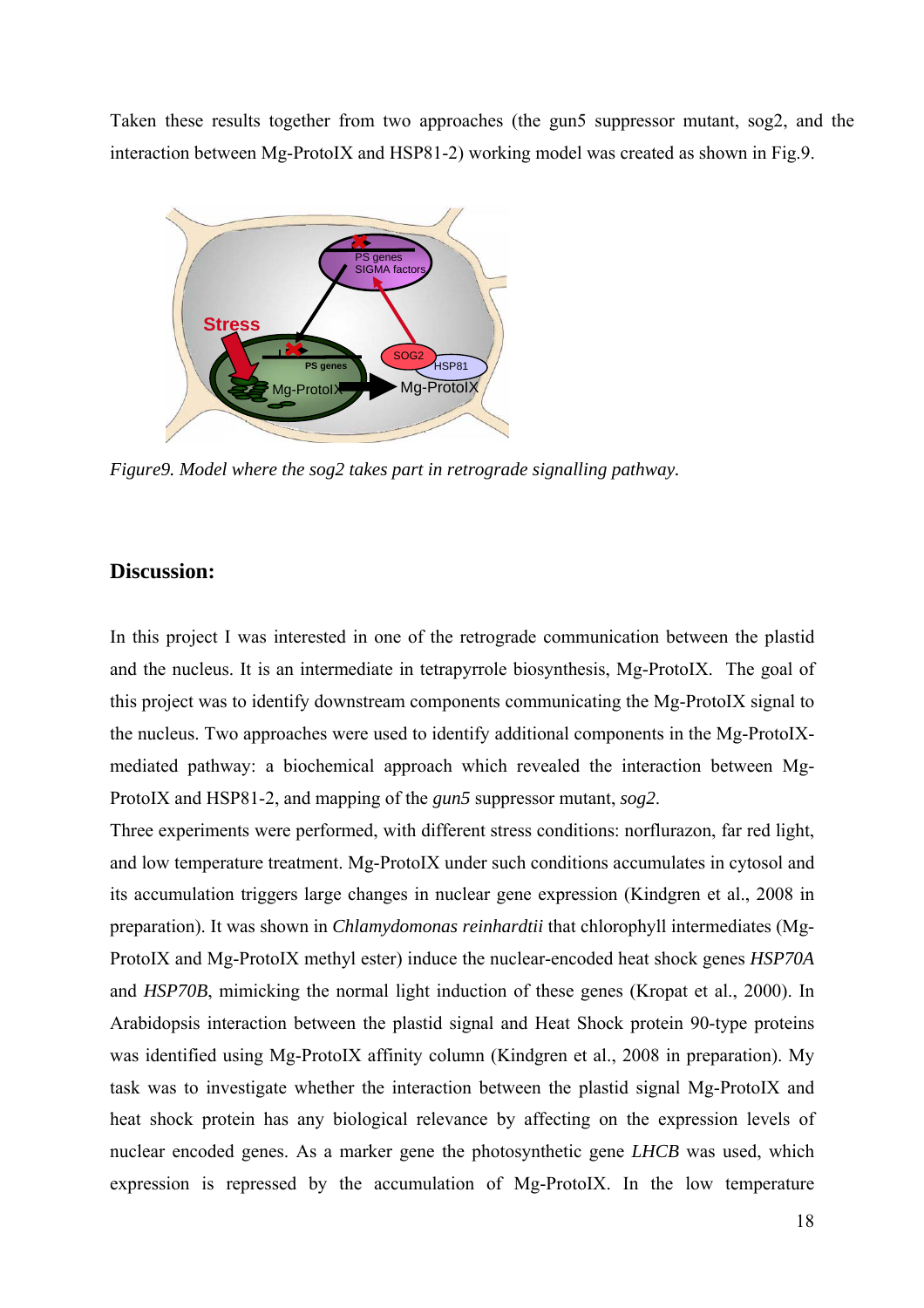experiment *COR15a* was used as a marker gene. It is also nuclear encoded and expressed specifically under cold stress. It was shown that Mg-ProtoIX acts as a negative regulator of photosynthetic genes, so I expected to get repression of *LHCB1.1* and *LHCB2.4* expression under norflurazon and far-red light treatment in the wild type. The *crd* mutant overaccumulate Mg-ProtoIX and expression of photosynthetic nuclear encoded gene, LHCB is repressed similarly to wild type. In contrast, the *gun5* mutant under-accumulate Mg-ProtoIX so plastid signal is lost under stress condition and expression of nuclear gene *LHCB* is maintained. In norflurazon and far red light experiment the *hsp81-2* mutant revealed very strong suppression of *LHCB* expression. From these results we can not say that the HSP81-2 protein is required for repression of nuclear encoded photosynthetic genes. We expected that *hsp81-2* mutant will display gun5 phenotype. Only under low temperature *hsp81-2* showed induction of *COR15a* lower than in wild type and similar to the *gun5* mutant. There is possibly an effect on the induction of the *COR15a* expression. The *gun5/hsp81-2* double mutant showed *gun5* phenotype with comparable expression level of marker gene. It suggests that both of these components act in the same signalling pathway. The Mg-ProtoIX is emitted to cytosol and is bound with HSP81-2, this interaction can be sufficient to trigger expression of nuclear encoded genes. The reason why we did not get a clear result can be explained by the fact that HSP81-2 is a member of gene family, which share at least 85% sequence identity along their entire lengths (Krishna et al., 2001). When only one gene was mutated, the rest of genes can take over its function. To obtain expected phenotype all genes from HSP90 family should be down regulated at the same time.

The goal of the second approach was to map the *sog2* mutation. This mutation is situated on the lower arm of V chromosome (Fig7). The lowest % of recombination which we obtained was 13%. It was generated by SO191 marker (Fig6), but it is still too high to say exactly where the mutation is. It is also important to decrease number of Colombia and also number of heterozygosity in mapping population. In PHYC (21% of recombination) marker there was no Colombia but still number of heterozygosity was quite high. Thus, the sog2 mutation is between PHYC and SO191. For future work mutation must be narrow down by designing new sets of primers, which should be more tightly linked to region of interest.

Our working model as presented in Fig9. shows that under different stress conditions Mg-ProtoIX is emitted from chloroplast and accumulates in cytosol. We speculate that it can be bound by heat shock proteins (HSP90) and SOG2 protein. Sog2 might be a transcription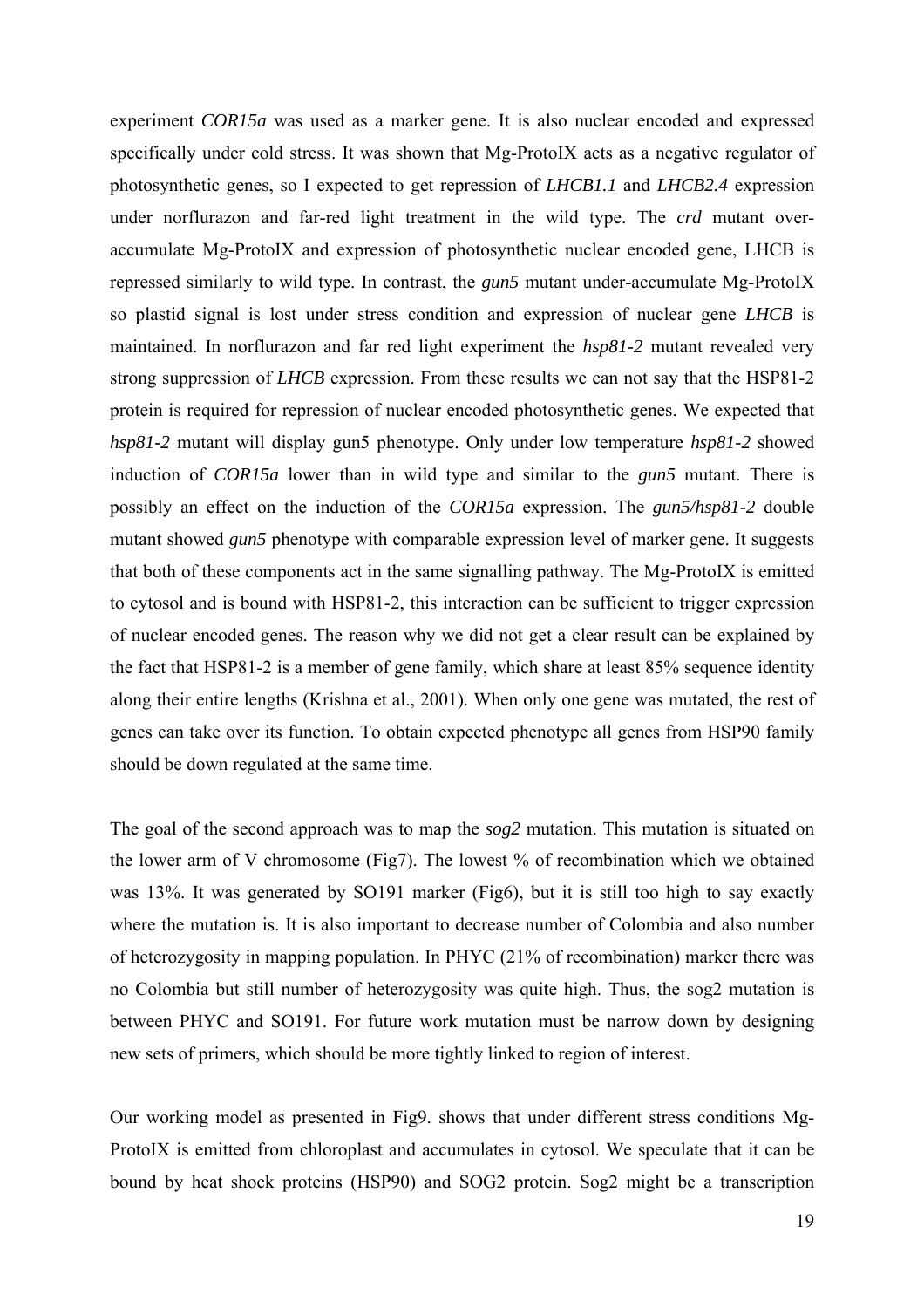factor, similar to HAP1 in Yeast system. In the wild type situation Mg-ProtoIX can interact and activate SOG2 together with HSP81. Mg-ProtoIX is part of a regulatory complex, which can influence expression of nuclear-encoded genes. When we mutate SOG2, it will be activated all the time, so it will not need Mg-ProtoIX to do its job. Maybe it will enter to nucleus by its own and affect expression of specific genes. For future work it is good to knock out expression all four genes from HSP-81 family. It will be done using RNAi, which will silence all genes HSP81-1, HSP81-2, HSP81-3, and HSP81-4. Then RNAi construct will be transformed to wild type, gun5, sog2, and crd background to see what phenotype we will get.

# **References:**

Alawady AE, Grimm B. (2005) Tobacco Mg protoporphyrin IX methyltransferase is involved in inverse activation of Mg porphyrin and protoheme synthesis. *Plant J*, 41:282-290.

Ankele E, Kindgren P, Pesquet E, Strand Å. (2007) In vivo visualization of Mgprotoporphyrin IX, a coordinator of photosynthetic gene expression in the nucleus and the chloroplast. *Plant Cell*, 19:1964-1979.

Beck CF. (2001) Signaling Pathways in Chloroplast-to-Nucleus Communication. *Protist*, Vol. 152, 175–182.

Beck CF. (2005) Signaling pathways from the chloroplast to the nucleus. *Planta*, 222:743- 756.

Jander G, Norris S, Rounsley S, Bush D, Levin I, Last R. (2002) Arabidopsis Map-Based Cloning in the Post-Genome Era. *Plant Physiology*, 129: 440-450.

Kindgren P, Mohapatra A, Benedict C, Pinas Fernandez A, Gough S, Hansson M, Kieselbach T, Strand Å. (2008) Proteomic analysis reveals interactions between the plastid signal MgprotoporphyrinIX and stress-associated proteins. (Submitted Plant Cell).

Krishna P, Gloor G. (2001) The Hsp90 of proteins in Arabidopsis thaliana. *Cell Stress & Chaperones* 3: 238-246.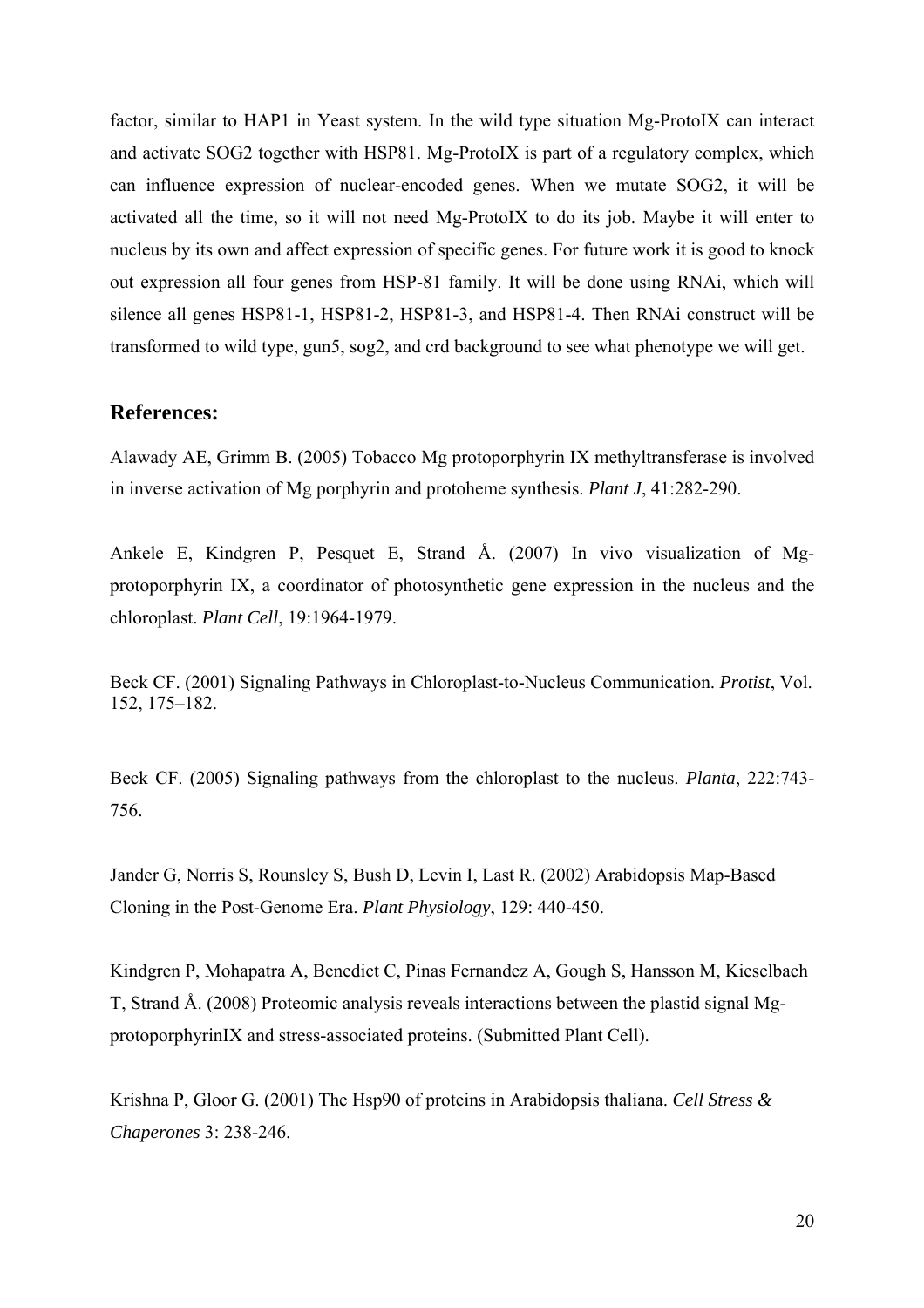Kropat J, Oster U, Rudiger W, Beck Ch. (2000) Chloroplast signaling in the light induction of nuclear *HSP70* genes requires the accumulation of chlorophyll precursors and their accessibility to cytoplasm/nucleus. *The Plant Journal* 24: 523-531.

Lan Ch, Lee Ch, Tang S, Zhang Li. (2004) A Novel Mode of Chaperone Action. *The Journal of Biological Chemistry* 279: 27607-27612.

Lukowitz W, Gillmor C, Scheible W. Positional Cloning in Arabidopsis. (2000) Why It Feels Good to Have a Genome Initiative Working for You. *Plant Physiology*, 123: 795-805.

Mochizuki N, Brusslan J, Larkin R, Nagatani A, Chory J. (2001) Arabidopsis genome uncoupled 5 (GUN5) mutant reveals the invironment of Mg-chelatase H subunit in plastid-tonucleus signal transduction. *PNAS* 98: 2053-2058.

op den Camp R, Przybyla D, Ochsenbein Ch, Laloi Ch, Kim Ch, Danon A, Wagner D, Hideg E, Gobel C, Feussner I, Nater M, Apel K. (2003) Rapid Induction of Distinct Stress Responses after the Release of Singlet Oxygen in Arabidopsis. The Plant Cell 1-13.

Peters J, Cnudde F, Gerats T. (2003) Forward genetics and map-based cloning approaches. *Trends in Plant Science*, 8: 484-491.

Pfaffl M. (2001) A new mathematical model for relative quantification in real-time RT-PCR. *Nucleic Acids Research* 29: 2002-2007.

Pinas Fernandez A, Strand Å. Signaling between the organelles and the nucleus. (2008) *Annual Plant Reviews* (in press).

Pontier D, Albrieux C, Joyard J, Lagrange T, Block MA. (2007) Knock-out of the magnesium protoporphyrin IX methyltransferase gene in Arabidopsis. Effects on chloroplast development and on chloroplast-to-nucleus signaling. *J Biol Chem*, 282:2297-2304.

Rodermel S. (2001) Pathways of plastid-to-nucleus signaling. *Trends Plant Sci*, 6:471-478.